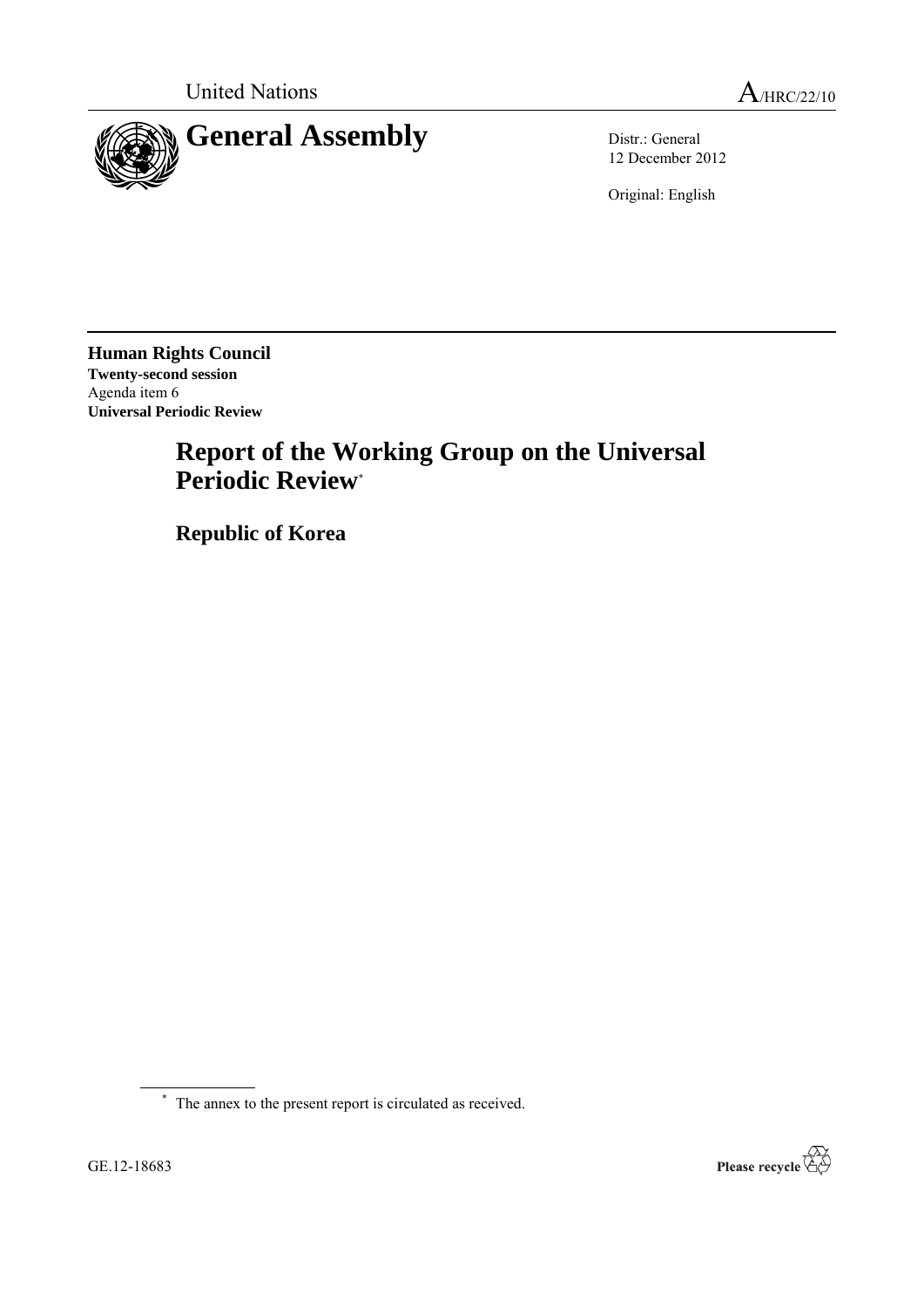#### **A/HRC/22/10**

# Contents

|       |    | Paragraphs  | Page         |
|-------|----|-------------|--------------|
|       |    | $1 - 4$     | 3            |
|       |    | $5 - 123$   | 3            |
|       | A. | $5 - 26$    | $\mathbf{3}$ |
|       | B. | $27 - 123$  | 5            |
| П     |    | $124 - 125$ | 16           |
| Annex |    |             |              |
|       |    |             | 24           |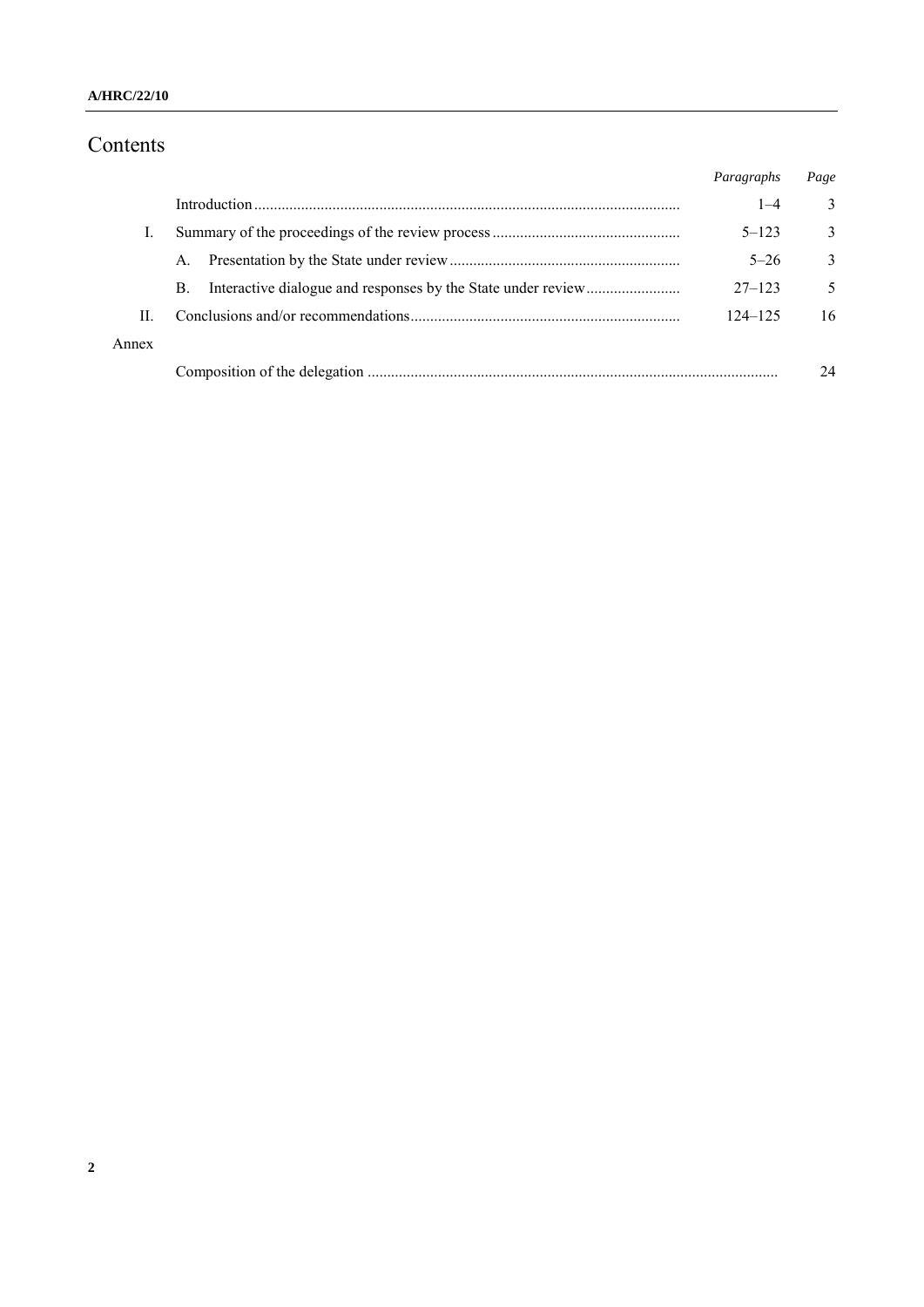# **Introduction**

1. The Working Group on the Universal Periodic Review, established in accordance with Human Rights Council resolution 5/1 of 18 June 2007, held its fourteenth session from 22 October to 5 November 2012. The review of the Republic of Korea was held at the 8th meeting on 25 October 2012. The delegation of the Republic of Korea was headed by Ghil Tae-Ki, Vice Minister, Ministry of Justice. At its 13th meeting, held on 31 October 2012, the Working Group adopted the report on the Republic of Korea.

2. On 3 May 2012, the Human Rights Council selected the following group of rapporteurs (troika) to facilitate the review of Republic of Korea: Djibouti, Hungary and Indonesia.

3. In accordance with paragraph 15 of the annex to resolution 5/1 and paragraph 5 of the annex to resolution 16/21, the following documents were issued for the review of the Republic of Korea:

(a) A national report submitted/written presentation made in accordance with paragraph 15 (a) (A/HRC/WG.6/14/KOR/1 and Corr.1);

A compilation prepared by the Office of the United Nations High Commissioner for Human Rights (OHCHR) in accordance with paragraph 15 (b) (A/HRC/WG.6/14/KOR/2);

(c) A summary prepared by OHCHR in accordance with paragraph 15 (c) (A/HRC/WG.6/14/KOR/3 and Corr.1).

4. A list of questions prepared in advance by the Czech Republic, Germany, Ireland, Mexico, Netherlands, Norway, Slovenia, Spain and the United Kingdom of Great Britain and Northern Ireland was transmitted to the Republic of Korea through the troika. These questions are available on the extranet of the universal periodic review (UPR).

## **I. Summary of the proceedings of the review process**

#### **A. Presentation by the State under review**

5. The Republic of Korea had achieved both development and democratization within a 50-year period and continued its efforts to promote and protect the full scope of human rights. It had also given attention to better promoting the human rights of minorities and vulnerable members of society so as to ensure that every member of society equally enjoyed universal human rights.

6. The delegation referred to the process of preparing the national report, including consultations with the National Human Rights Commission (NHRC) and relevant nongovernmental organizations (NGOs).

7. The results of the first UPR review were reported to the National Human Rights Policy Council (NHRPC) in 2008. Since 2010, annual examinations of the implementation of the recommendations from the first review had been carried out, primarily through the Ministry of Justice, and were reported to the NHRPC. The Government planned to further develop the system of follow-up after the second UPR cycle.

8. The NHRPC was responsible for drafting the National Plan of Action for the Protection and Promotion of Human Rights. The second such plan was launched in March 2012 and included 209 projects under the 24 ministries and agencies relating to the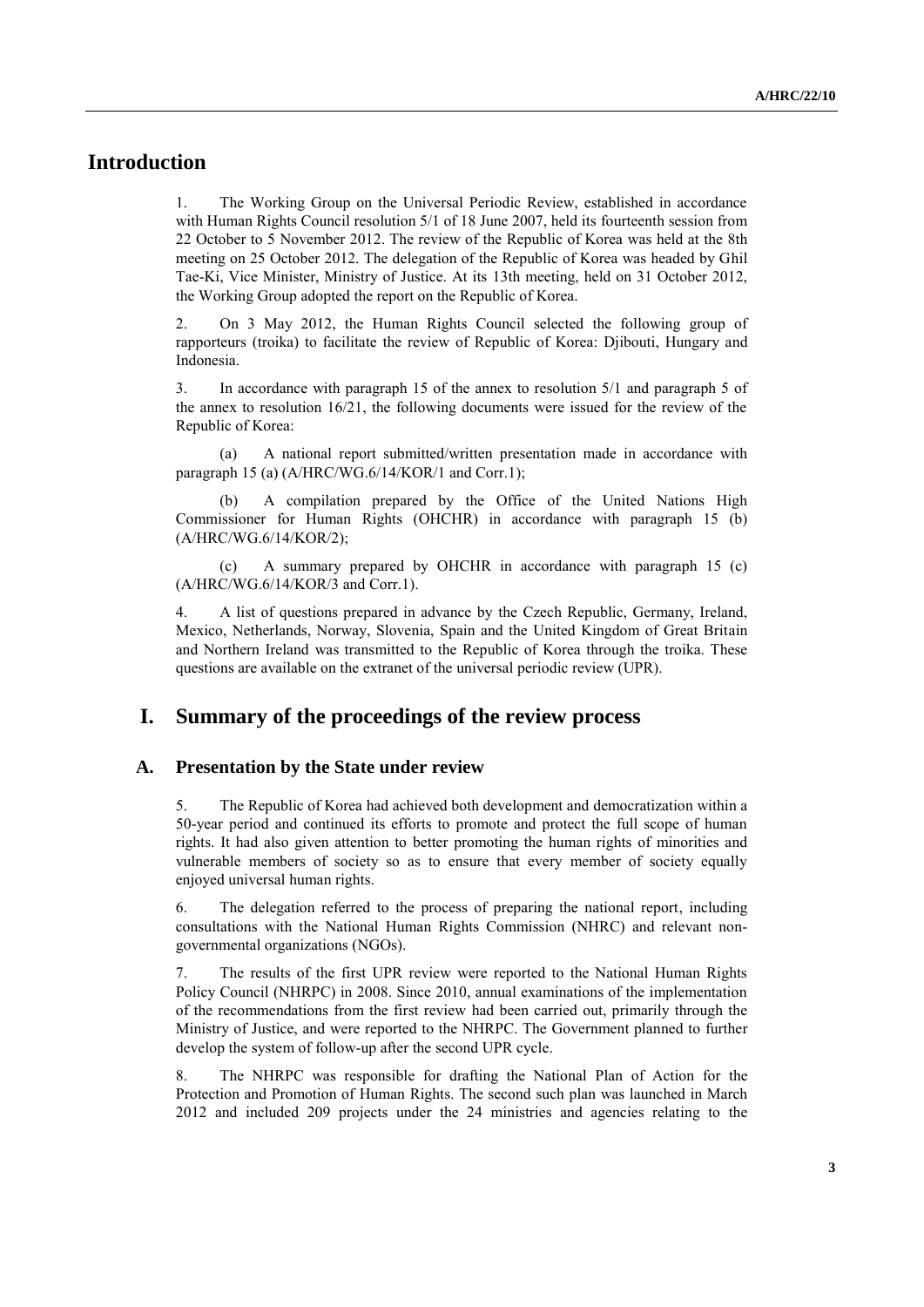protection and promotion of human rights. During the drafting of the plan, the Government reviewed the NHRC recommendations as well as those of international human rights mechanisms and opinions of civil society organizations.

9. Regarding efforts to implement its human rights obligations, the Government had ratified the Convention on the Rights of Persons with Disabilities (CRPD) and had withdrawn its reservation to article 9, paragraph 3, of the Convention on the Rights of the Child (CRC) and to article 7 of the Convention relating to the Status of Refugees.

10. The Republic of Korea had submitted its reports in accordance with the seven core human rights treaties ratified and had diligently responded to individual communications.

11. The 2012 Refugee Act would enter into force in July 2013. The Act was expected to put in place a fair and effective process of refugee recognition and improved refugee protection measures. A centre for refugee support was currently under construction and support for asylum seekers and refugees would be further strengthened.

12. Concerning anti-discrimination measures, there were about 90 individual pieces of legislation. Aside from those laws and in response to national and international requests, the Government had continued to examine and review the need for the enactment of a comprehensive anti-discrimination act.

13. Regarding the right to security of the person, the Habeas Corpus Act had been in force since June 2008.

14. The delegation referred to notable changes in the family structure. The Government was making efforts to establish policies for ensuring that marriage immigrants adjust well to society in the Republic of Korea and that the children of those families receive all due protection and respect. In 2011 the revised Multicultural Family Support Act had reinforced efforts concerning medical and health care as well as education support for marriage immigrants who suffered from domestic violence.

15. The delegation referred to increased demands and challenges regarding the protection of individual privacy. Through the enactment of the Personal Information Protection Act and the establishment of the Personal Information Protection Commission, rules had been set for the protection of personal information in both the public and private spheres and standards had been set for the handling of personal information. Moreover, the Government had reinforced corrective measures for damages caused by privacy rights violations. To prevent abuse of the resident registration system, the collection and usage of resident registration numbers had been limited and provision of alternative measures for personal verification had been made mandatory. Efforts were being made to have public documents record the date of birth instead of resident registration numbers.

16. Freedom of expression had been expanded through the amendment of the Public Official Election Act allowing the use of telecommunication networks in election campaigns.

17. In the midst of increasing labour market flexibility, the Republic of Korea had initiated and implemented comprehensive measures to protect non-regular workers from discrimination.

18. For low-wage workers the Government had subsidized both the individual employment insurance and the national pension premium. The scope of applicability for employment insurance had been expanded to include the self-employed.

19. The right to form a trade union was better protected through the introduction of multiple trade unions in a workplace.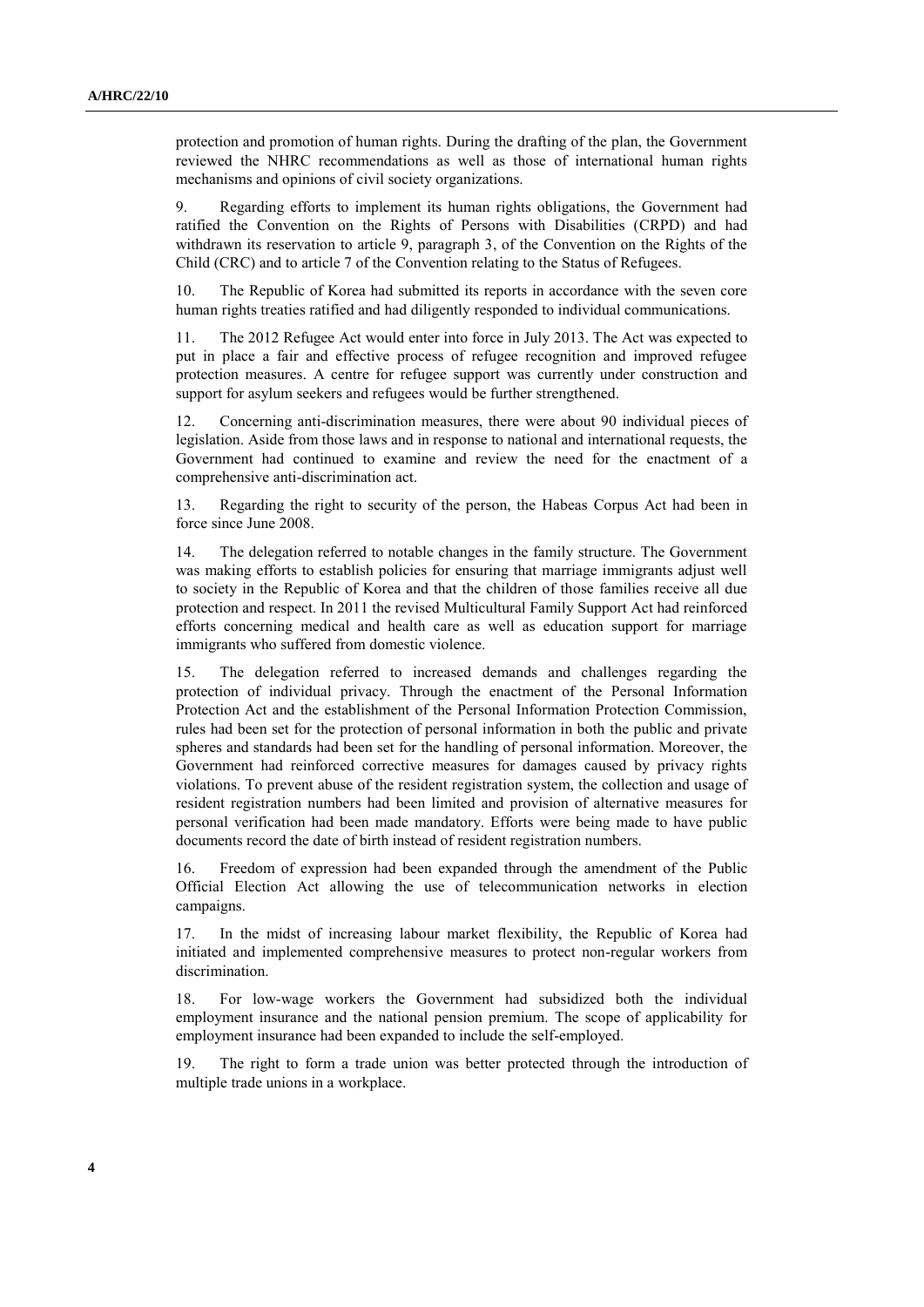20. The supply of rental housing for those in the lower income bracket had been reinforced. Improvements to the programme for residential environment development had been promoted to guarantee the right to adequate housing.

21. There had been a gradual expansion of the protection of social security, with the recent revision of the National Basic Livelihood Security System to accommodate the minimum cost of living and the lowering of eligibility conditions for benefits to allow more people in vulnerable groups to receive benefits.

22. The coverage of the universal national medical health insurance had been steadily expanded. For some patients, such as those with rare and incurable diseases, the co-pay rate had been reduced. The Republic of Korea was making continuous efforts to provide medical services to as many people as possible by reducing the burden on patients for the cost of medical care needed in cases of rare and incurable diseases and by providing medical support for foreigners and their families.

23. With the rapidly aging population in mind, the Government had introduced longterm care insurance systems in 2008 in order to relieve the burdens on families caring for the elderly, and had also taken measures for patients with dementia.

24. The Government had established and promoted the Framework Policy on Immigration**,** which would be evaluated every five years, to facilitate more comprehensive migrant policies. The second plan, to be initiated in 2013, was aimed at expanding comprehensive services for immigrants to assist with their adjustment in society and to support education for migrant children.

25. Foreign workers who entered the country through the Employment Permit System were afforded the same protections as citizens under various labour-related laws. Many services were provided to migrant workers, such as interpretation, counseling and medical services. Female migrant workers were guaranteed equal access to the maternity protection system in accordance with labour standards. In cases where women migrants were involved in the process of legal proceedings for human rights violations, even if the person was an illegal resident, deportation would be delayed and a special stay permitted.

26. The Republic of Korea was proud that it had become a model case, as it had transformed from aid beneficiary to aid donor, and was committed to increasing its official development aid volumes. In 2010, the Framework Act on International Development Cooperation had been enacted and the Government intended to consider human rights principles in the planning and carrying out of development projects.

#### **B. Interactive dialogue and responses by the State under review**

27. During the interactive dialogue, 65 delegations made statements. Recommendations made during the dialogue are to be found in section II of the present report.

28. Botswana commended the Republic of Korea for developments since its first review and referred to the withdrawal of reservations under article 9 of CRC and the development of policies in favour of persons with disabilities. It noted concerns raised by the Committee on the Rights of the Child over multiple forms of discrimination against children. Botswana made recommendations.

29. Brazil noted the accession by the Republic of Korea to CRPD and the enactment of legislation and policies to support persons with disabilities. Brazil raised concerns over reports of social stigma and hardship faced by single mothers, which may lead mothers to relinquish their children. It hoped that the enactment of the 2011 Special Adoption Act would improve that situation. Brazil made recommendations.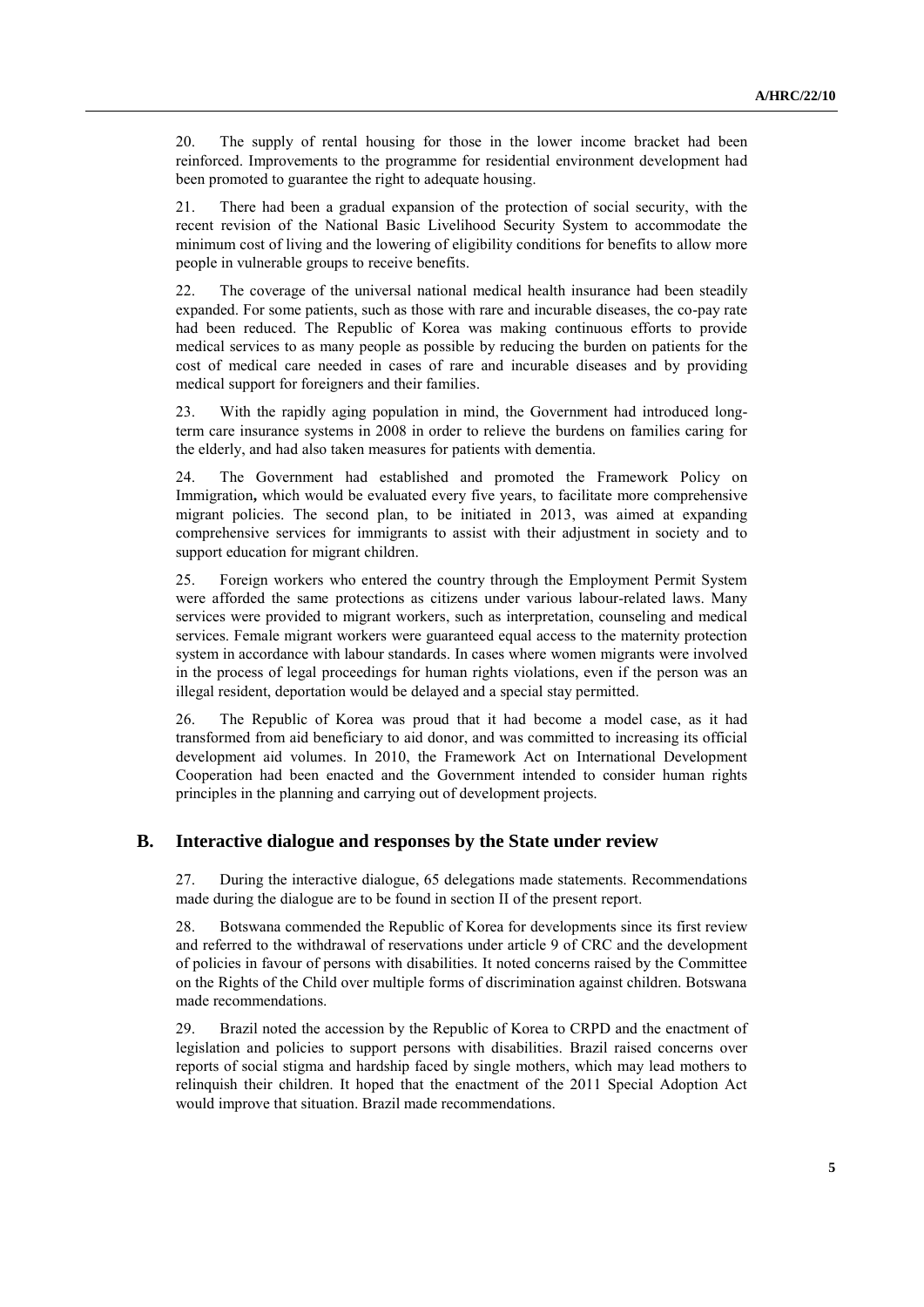30. Bulgaria noted substantive developments in the normative and institutional framework and the launching of the second National Plan of Action for the Protection and Promotion of Human Rights. It noted the expansion of the scope of investigation of the NHRC in March 2012 and underlined the importance of the Optional Protocol to the Convention against Torture and Other Cruel, Inhuman or Degrading Treatment or Punishment (OP-CAT). Bulgaria made recommendations.

31. Cambodia commended the Republic of Korea on its achievements and welcomed the launching of the second National Plan of Action for the Protection and Promotion of Human Rights (2012-2016). It recognized efforts to address all remaining human rights challenges, including human trafficking, rights of migrant workers, especially women, and further consideration of the ratification of international instruments. It made a recommendation.

32. Canada requested an update on steps taken with regard to the emphasis on women and children in policies regarding the rights of migrant workers, and on the provision of training for law enforcement personnel. Canada positively noted court rulings recognizing marital rape and expressed concern over reports of police taking domestic violence cases lightly. It raised concerns about HIV and drug testing for E2 visa non-citizens. It made recommendations.

33. Chad noted that the Republic of Korea had accepted the majority of the recommendations made in 2008 and that it was party to many international human rights instruments. It welcomed the measures adopted in 2009 for follow-up to the UPR. It made a recommendation.

34. Chile valued the efforts made by the Republic of Korea to implement the UPR recommendations from 2008. It commended the Republic of Korea for its high standard of education. Chile asked about measures taken to address the highly competitive conditions prevalent in the education system, as raised by the Committee on the Rights of the Child. Chile made recommendations.

35. China welcomed the national plan of action for human rights (2012-2016). It appreciated efforts to protect personal information and privacy, to provide equal access to education and to guarantee the rights of the elderly and persons with disabilities. It raised concerns about serious gender inequality, discrimination against women, widespread corporal punishment and abuse of children, rampant human trafficking, unprotected rights of non-regular workers, and access to health care for poor persons. China made recommendations.

36. Costa Rica appreciated the information on the implementation of the recommendations from its first review under the universal periodic mechanism. It expressed concern at the discrimination of children of single women; the lack of criminalization of marital rape; domestic violence; and the unequal division of assets in divorce cases. Costa Rica made recommendations.

37. Cuba welcomed plans for an anti-discrimination law and asked whether the delegation could provide more information in that regard. It encouraged the Republic of Korea to continue exploring avenues to overcome challenges identified for the ratification of international instruments and the withdrawal of reservations, as well as with regard to the National Security Act. Cuba made recommendations.

38. Cyprus commended the Republic of Korea for its commitment to human rights and noted that it was a party to most core human rights instruments. It welcomed efforts made to promote women's rights, such as the enactment of the 2011 Gender Impact Assessment and Analysis Act. Cyprus asked about measures foreseen to facilitate the social insurance enrolment of female non-regular workers and to guarantee such workers maternity leave.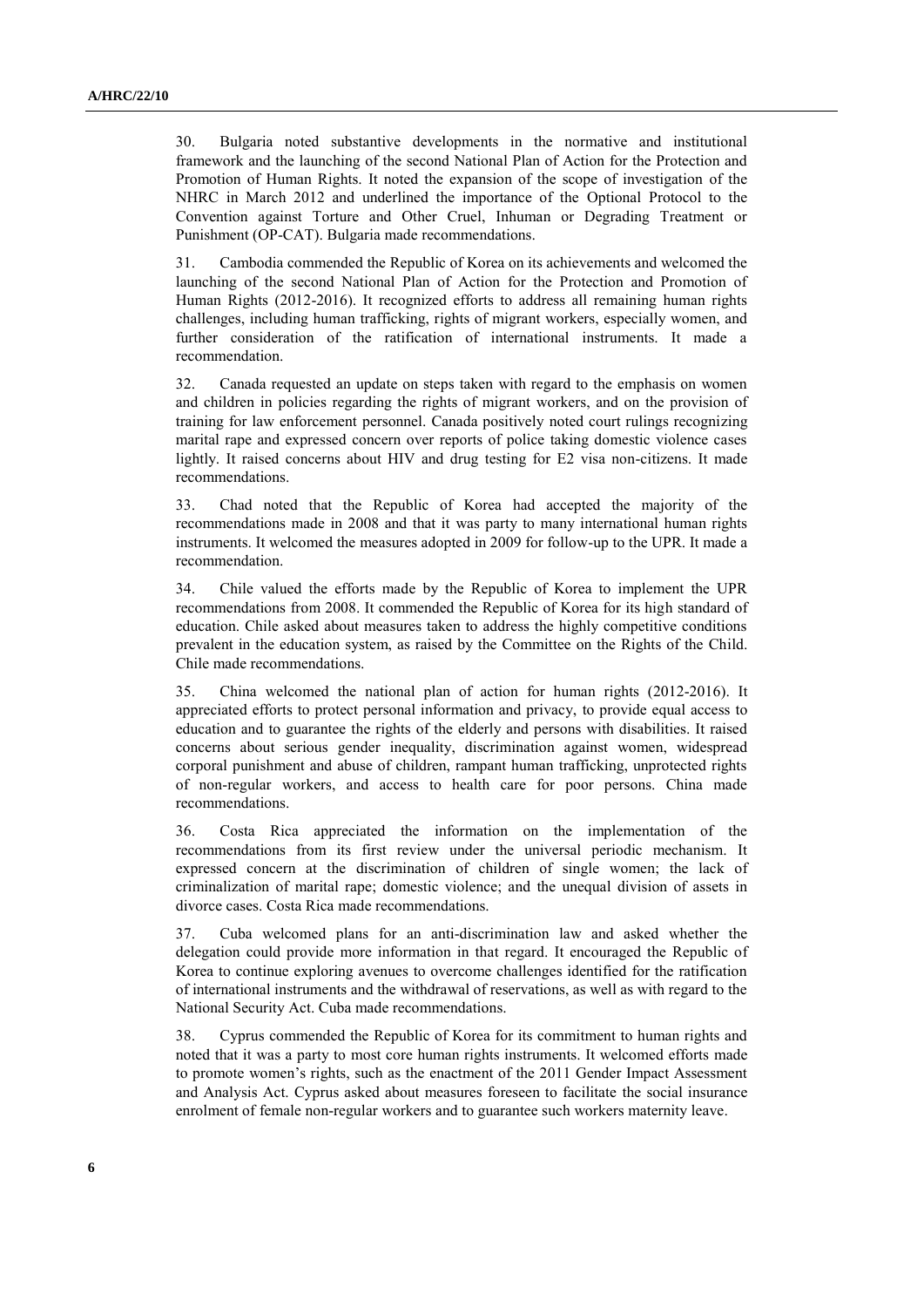39. The Czech Republic expressed appreciation for the participation of the Republic of Korea in the UPR process. It asked the Republic of Korea to elaborate more on the reasons for the slow progress in adopting a national anti-discrimination act. It welcomed the interest of the Republic of Korea in acceding to OP-CAT. The Czech Republic made recommendations.

40. The Democratic People's Republic of Korea expressed grave concern over the National Security Act and the Security Surveillance Act. It noted that that the National Security Act was the main source of systematic human rights violations. Many violations of rights, including freedom of expression and assembly had been committed in accordance with the Act, in particular article 7. The Democratic People's Republic of Korea made recommendations.

41. France welcomed the death penalty moratorium and commented on the establishment of an alternative to military service for conscientious objectors and efforts to promote freedom of expression, association and peaceful assembly. It asked what concrete measures had been taken to protect migrant workers. It made recommendations.

42. Germany commended the active role of the Republic of Korea in implementing recommendations from the first UPR. It expressed its regret that the Republic of Korea had not yet abolished the death penalty and expressed concern over the long sentences of conscientious objectors and the situation of single mothers and their children. Germany made recommendations.

43. Honduras highlighted the launching of the second National Plan of Action for the Protection and Promotion of Human Rights (2012-2016) and the incorporation in the Plan of the recommendations made by international human rights bodies and from the UPR mechanism. It also referred to important progress made in the protection of children's rights. Honduras made recommendations.

44. Hungary noted steps taken to achieve gender equality and the protection of women. It requested information on measures to protect pregnant employees as well as to counter discrimination against single mothers. Hungary encouraged the Republic of Korea to continue efforts to protect children from violence and abuse, and to introduce alternative service for conscientious objectors before the next UPR cycle. Hungary made recommendations.

45. India welcomed the withdrawal of the reservation to article 9, paragraph 3, of CRC and the adoption of the Social Services Act and the Gender Impact Assessment and Analysis Act. It expressed its hope that adequate monitoring mechanisms would be established to implement the legislation. India expressed concern over the delayed antidiscrimination bill. It made a recommendation.

46. Indonesia commended the expanded investigatory mandate of the NHRC. It noted the formulation of the second Framework Policy on Immigration (2013-2017). It commended initiatives to eliminate discrimination against women. It welcomed the enactment of the Framework Act on International Development Cooperation, the expanded development assistance and the enactment of the mid-term policy emphasizing the Millennium Development Goals. Indonesia made recommendations.

47. The Islamic Republic of Iran expressed concern about human rights violations, with particular regard to children's rights. It made recommendations.

48. Iraq expressed its appreciation for measures taken to promote and protect human rights through the adoption of a national plan. It welcomed the act for the prevention of suicide and the promotion of a culture of respect for life. Iraq made recommendations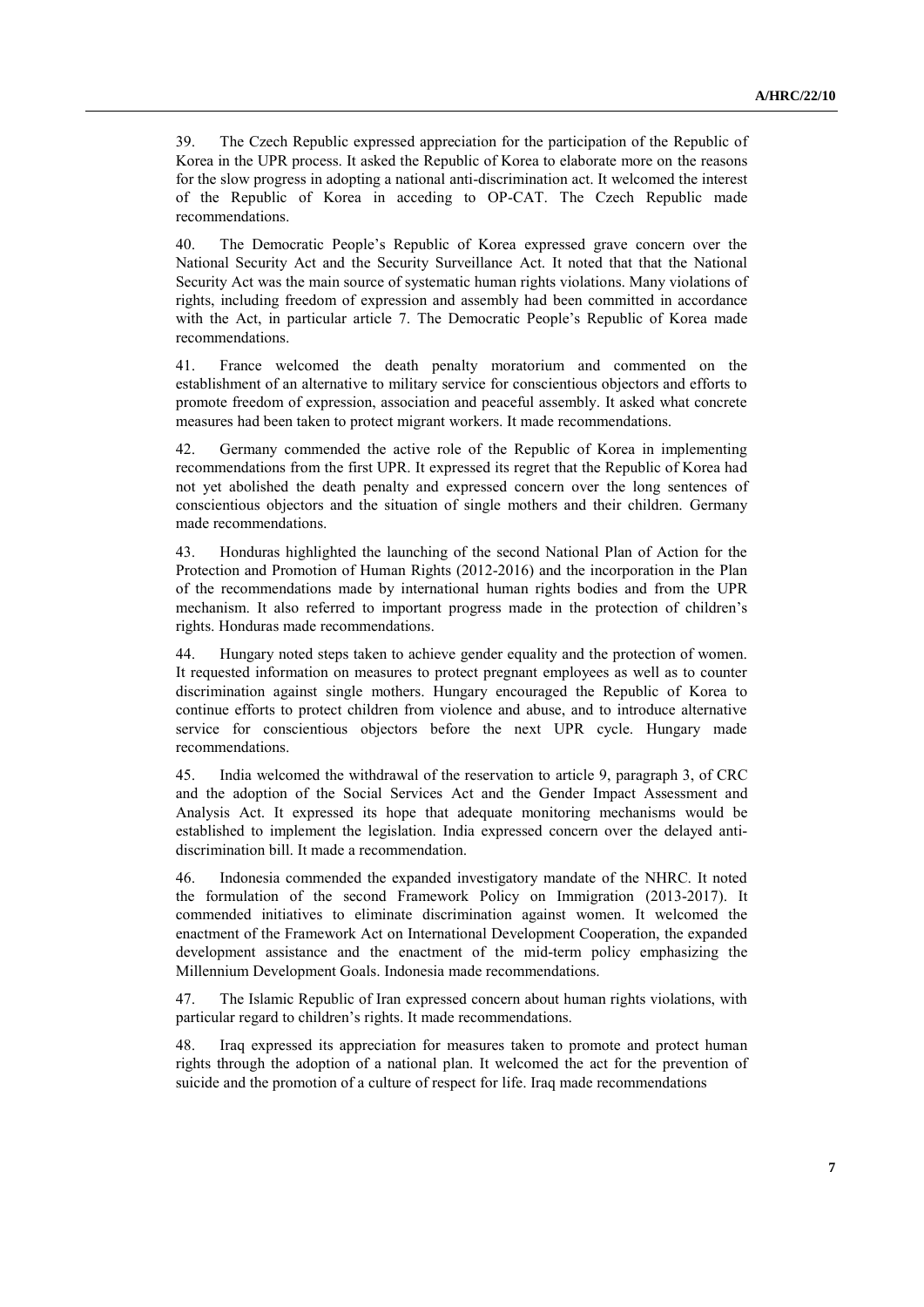49. Ireland noted the absence of a universal birth registration system in the Republic of Korea, which may give rise to children being secretly adopted between their birth and registration. It noted the results of a 2010 survey, which estimated that there might be as many as 17,000 undocumented migrant children who were unable to gain access to medical care and other services. Ireland made recommendations.

50. Italy acknowledged efforts to protect human rights. It commended the de facto death penalty moratorium. It raised concerns over reports of an inadequate universal birth registration system, and of serious domestic violence problems. It noted measures to raise awareness of the criminal nature of domestic violence and to prohibit corporal punishment in schools, and requested further information. It made recommendations.

51. Japan welcomed the amendment of the Child Welfare Act, the introduction of legal provisions to prohibit corporal punishment in schools and amendments to the Act on the Protection of Children and Juveniles from Sexual Abuse. Japan pointed out gaps in guaranteeing children's rights, including issues relating to trafficking in children and violence against and sexual exploitation of children. Japan made recommendations.

52. Responding to questions raised, the delegation stated that the need to establish regulations in the Criminal Act regarding the definition of torture as stipulated by the Convention against Torture and Other Cruel, Inhuman or Degrading Treatment or Punishment, other than those already provided for in established laws, would be carefully considered. The Government was currently reviewing national laws and systems for possible discrepancies between OP-CAT and national laws. With the NHRC already carrying out inspections of detention and protection facilities, the prevention effect that was intended in OP-CAT had already been achieved to a significant extent.

53. The second National Plan of Action for the Protection and Promotion of Human Rights included the task of preparing for the enactment of a general anti-discrimination act. The Government would fully consider including in it grounds for discrimination, such as sexual orientation, and indirect discrimination.

54. Given the military confrontation in the Korean Peninsula, the importance of national security had been emphasized. The revision or abolition of the National Security Act would require public consensus. The Government was strictly interpreting and applying the law to prevent the National Security Act from being abused or arbitrarily interpreted. Article 7 of the Act did not apply to those who simply praised or supported the claims of an antigovernment organization. Therefore, the law could not be seen as violating the fundamentals of academic freedom or freedom of expression. The average number of persons detained for violating the National Security Act each year in the last five years remained steady at about 20.

55. Regarding birth registration and adoption, the law had been changed in 2008 so that an adopted child would enjoy the same rights and status as a biological child, and the problems in the past of registering a birth rather than an adoption had been corrected to a great extent. Legal controls had also been strengthened. Adoptions could take place only with a court permit.

56. The Government established the Comprehensive Countermeasures for the Protection of Women and Children in 2008 in order to counteract sexual violence crimes, as well as the Countermeasures for Prevention of Recurrence of Violence against Children and Support for Victims in 2009, and the Comprehensive Countermeasures for Prevention of Domestic Violence in 2011. Punishment of sexual crimes against the disabled and children and juveniles was also strengthened and the statutory limitation would be suspended until a minor victim reached the legal age of majority. The Government also continued to provide education and conduct public campaigns with a view to raising awareness of the serious nature of damages caused by sexual and domestic violence.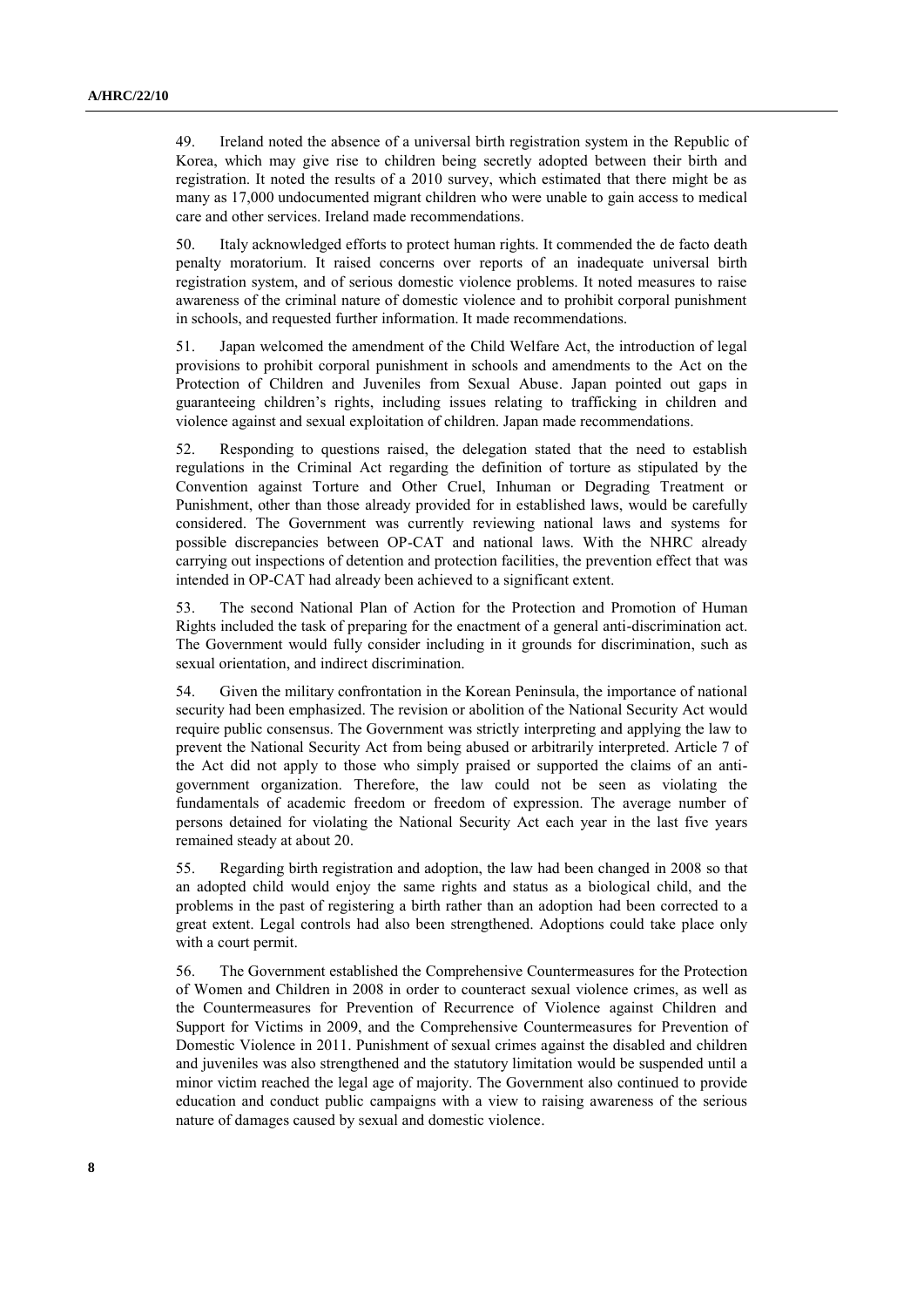57. The National Police Agency established a task force to counter child pornography, and strengthened control over the making, dissemination and possession of child pornography.

58. As the International Covenant on Economic, Social and Cultural Rights, CRC and CRPD provide for economic, social and cultural rights, and decision criteria for violations may vary according to available resources of individual States, ratification of the optional protocols required more considered deliberation.

59. Ratification of the International Convention on the Protection of the Rights of All Migrant Workers and Members of Their Families (ICRMW) would be carefully examined, taking into account the special characteristics of the country's labour market and the need for social consensus.

60. The Government had been undertaking thorough preparations for accession to the Hague Convention on Protection of Children and Cooperation in respect of Intercountry Adoption. For instance, international adoption previously overseen by private adoption agencies would be overseen by the Government. The Government would also monitor closely the recently launched "court permit system", prior to ratifying the Hague Convention.

61. Under the Single Parent Family Support Act*,* support for childcare, education and living subsidies were provided. For low-income single mothers there were self-support and employment-package programmes with counselling and training to enable the families to become financially independent and viable. Moreover, relevant laws and school regulations had been amended to help teenage parents stay in school.

62. Through the amendment to the Enforcement Decree of the Elementary and Secondary Education Act in 2011, the Government had completely banned all forms of corporal punishment. Schools were required to collect the opinions of students, parents and teachers to establish and employ their own discipline methods and standards. The Child Welfare Act had been amended as of 5 August 2012 to strengthen the ban on corporal punishment in child welfare facilities and in homes.

63. To reduce the educational gap resulting from differences in income levels and regional background, the Government was providing the disadvantaged with systematic and comprehensive support in the areas of education, culture and welfare. The Government was diversifying the forms of high schools. It was also expanding the Admissions Officer System, which evaluated a student's aptitudes and skills rather than simply comparing exam scores for college admission, with a view to alleviating excessive competition. The Government had tightened regulations on the private education market.

64. Given the special security situation of the Republic of Korea, the introduction of an alternative system for conscientious objectors to military service could be considered when positive changes in inter-Korean relations as well as the security landscape occurred, and when a national social consensus for accepting such an alternative system existed. The Constitutional Court had ruled that the clause in the Military Service Act was constitutional. A bill to amend the Military Service Act to introduce alternative military service had been proposed, but discarded, in the National Assembly.

65. Kuwait appreciated the positive steps taken with regard to the second national human rights plan of action. It commended the expansion of competences for the national human rights institution and other positive legislative and institutional developments since the first review. Kuwait made recommendations.

66. Kyrgyzstan welcomed the expanded scope of the NHRC and the withdrawal of reservations to human rights instruments. It appreciated the establishment of the crime victims' support fund and the enactment of the Gender Impact Assessment and Analysis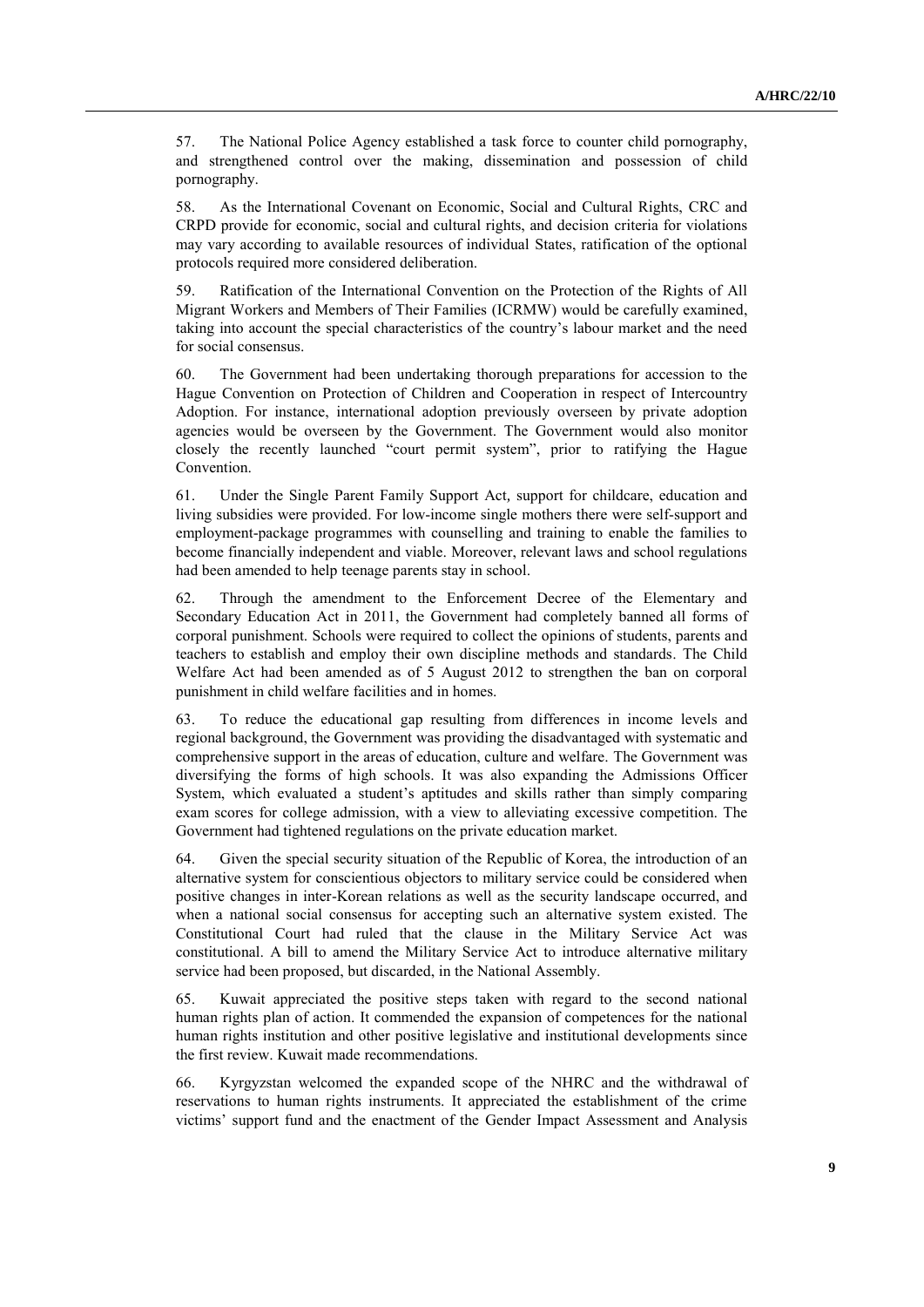Act. It particularly commended the provision of scholarships for the most disadvantaged students. It made a recommendation.

67. The Lao People's Democratic Republic commended the enactment of the Framework Act on International Development Cooperation, expanded development assistance to promote human rights, and the achievement of the Millennium Development Goals. It noted the accession by the Republic of Korea to human rights treaties, including CRPD, and encouraged continued cooperation with the United Nations.

68. Malaysia welcomed measures taken to comply with international human rights instruments. It was encouraged by the launching of the second national plan of action on human rights and the expanded investigatory scope of the NHRC. Malaysia welcomed the promotion by the Republic of Korea of humanitarianism in its official development assistance programmes. It made recommendations.

69. Mexico praised the Republic of Korea for its progress in the protection of human rights. It further recognized efforts towards the ratification of the International Convention for the Protection of All Persons from Enforced Disappearance, OP-CAT and ICRMW, and hoped that the Republic of Korea would be able to remove the challenges that hindered the ratification of those instruments. Mexico made recommendations.

70. Morocco commended progress in implementing recommendations. It welcomed the good practices described in the national report. It commended progress in the protection of health, social, education and employment rights. It welcomed the 2008 ratification of CRPD. It welcomed specific measures for social protection of persons with disabilities. It made recommendations.

71. Nepal commended the revision of the national plan of action on human rights and the adoption of measures to monitor its implementation and the UPR follow-up actions at the NHRPC. Nepal noted the important enactment of the 2010 Framework Act on International Development Cooperation. It made recommendations.

72. The Netherlands commended the efforts made by the Republic of Korea to integrate a human rights perspective in its policies. It hoped that the Republic of Korea would soon abolish the death penalty. It noted concerns expressed by the Committee on the Elimination of Discrimination against Women about disadvantages faced by women in the employment sector, and the concerns of the Committee on Economic, Social and Cultural Rights regarding sexual harassment in the workplace. It made recommendations.

73. Norway remained concerned that the Republic of Korea lacked sufficient measures to protect the rights of unwed mothers, of children and of persons affected by the National Security Act. Norway remained concerned about the increased use of the National Security Act. Norway was encouraged by the de facto moratorium on the death penalty. It made recommendations.

74. Oman noted that the Republic of Korea had taken up commitments to promote and protect human rights on the national and international levels. It made recommendations.

75. Palestine noted measures taken to guarantee the right to education for all children and encouraged the Republic of Korea to take additional efforts to review its educational policies with a view to alleviating the level of pressure to which children were subjected. It noted the continuation of efforts in putting forward an anti-discrimination law. Palestine made recommendations.

76. Paraguay recognized important efforts, in particular with regard to the launching of the second National Plan of Action for the Protection and Promotion of Human Rights (2012-2016). It also noted progress made with regard to the enactment of the Framework Act on International Development Cooperation. Paraguay made a recommendation.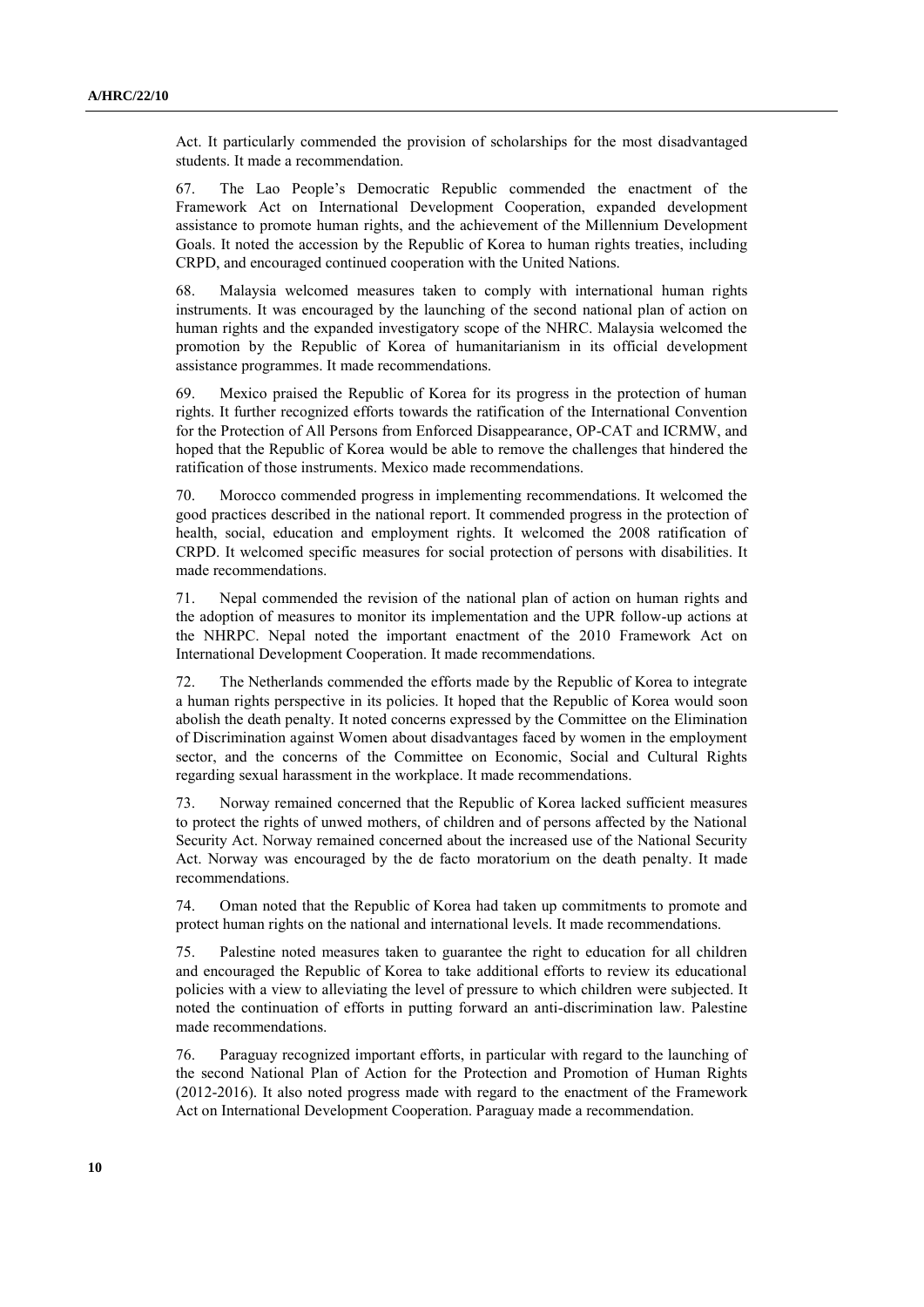77. The Philippines welcomed the enactment by the Republic of Korea of legislation enhancing the promotion, protection and fulfilment of the human rights of its people, the ratification of CRPD, and that the Republic of Korea had been a good host to thousands of Filipino and other migrant workers. The Philippines encouraged the Republic of Korea to enact further laws to protect the as yet unprotected rights of migrant workers. It made recommendations.

78. Poland welcomed the establishment of the national plan of action on human rights and of the NHRPC. Poland noted that issues requiring attention in the Republic of Korea included protection of women against discrimination and violence. The unresolved issue of the right to conscientious objection to military service also attracted the attention of Poland. It made recommendations.

79. The Republic of Moldova noted with satisfaction the enactment of the Gender Impact Assessment and Analysis Act, aimed at ensuring effective gender equality in Government policies. It also acknowledged the Government's commitment to prevent and prosecute domestic violence and ensure protection of victims of domestic violence. It noted with satisfaction the strong commitment to combat human trafficking. It made recommendations.

80. Romania commended progress in protecting refugees and asylum seekers, and extensive steps to ensure enjoyment of economic, social and cultural rights for all members of society. Steps taken so far by the Republic of Korea and its commitments clearly showed the political will to ensure protection of human rights. Romania made a recommendation.

81. Rwanda noted with satisfaction the impressive and significant efforts in implementing the recommendations of the previous review. It welcomed the adoption of the Framework Act on International Development Cooperation, which recognized the promotion of the human rights of women and children, the fulfilment of gender equality and the promotion of humanitarianism as fundamental principles of development assistance. It made recommendations.

82. Senegal noted that the national report cited several initiatives, such as: the publication of the second Plan of Action for the Protection and Promotion of Human Rights; broadening the scope of competence of the NHRC; and legislative measures for protecting children against sexual abuse and strengthening access to education for disabled children and those from disadvantaged families. It made recommendations.

83. Slovakia welcomed the adoption by the Republic of Korea of the second national plan of action on human rights and the enactment of the Framework Act on International Development Cooperation, aimed at promoting the human rights of women and children, fulfilling gender equality and promoting humanitarianism as fundamental principles of its official development assistance. Slovakia made recommendations.

84. Slovenia welcomed the fact that since the first cycle of the UPR, the Republic of Korea had ratified CRPD and had withdrawn one of its reservations to CRC. However, several human rights instruments had not been ratified and several reservations remained. Slovenia was concerned about reports of discrimination against women and asked whether any awareness-raising campaign was planned in that connection. Slovenia made recommendations.

85. South Africa noted progress made, particularly in the promulgation of laws aimed at enhancing the practical enjoyment of economic, social and cultural rights. It asked about measures to ensure the early consideration and promulgation of the anti-discrimination act. It expressed concern about discrimination against women, and their inadequate representation in decision-making positions. It made recommendations.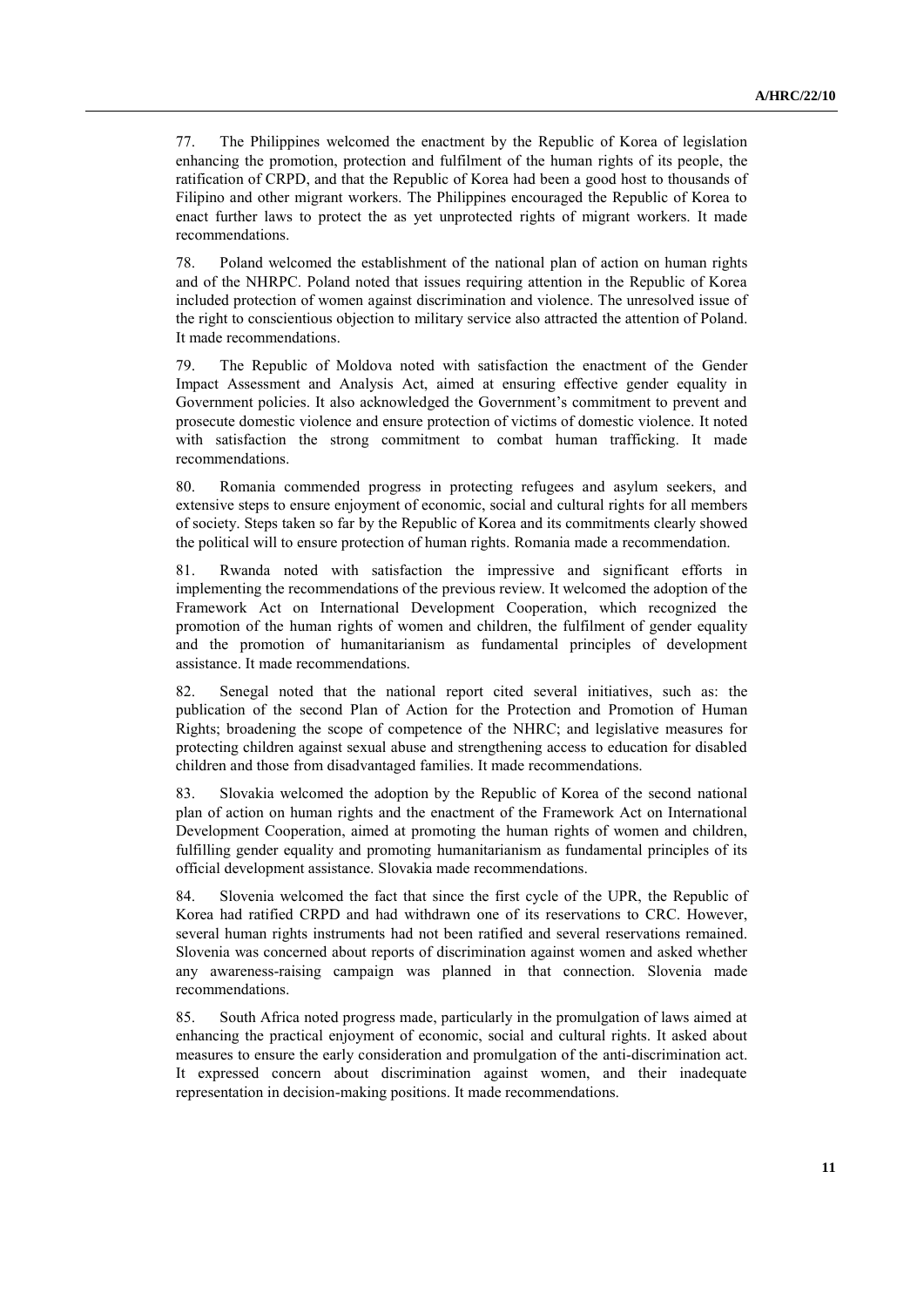86. Spain congratulated the Republic of Korea for the launching of its second National Plan of Action for the Protection and Promotion of Human Rights, and celebrated the de facto moratorium on the death penalty since 1997. Spain made recommendations.

87. Sri Lanka commended progress in promoting and protecting children's rights and in achieving gender equality and equity. It also commended the efforts to address work-related grievances of migrant workers and the implementation of regulations with respect to their rights, through the establishment of a counselling centre and support centres for workers' assistance and advice. It made a recommendation.

88. The Sudan appreciated efforts to ensure the right to education and equal opportunities in the area of education, including for children with disabilities. It enquired about legislative and administrative measures to guarantee education for all, including migrants. Sudan highlighted challenges regarding the human rights of vulnerable groups, including women migrant workers, who suffered from violence and discrimination. It made recommendations.

89. Switzerland commended the de facto death penalty moratorium, which had been established for many years. It would seem that the Republic of Korea had subjected legislative provisions on freedom of opinion and of the press to more restrictive interpretations since 2008. Switzerland noted deficiencies in the birth registration system. It made recommendations.

90. Thailand commended the establishment, by the Ministry of Gender Equality and Family, of Emergency Support Centres for foreign women married to Korean men. Additional interpreters would hopefully be provided at those centres. Thailand noted the promotion and protection of the welfare of migrant workers, but was concerned by the withholding of travel documents and involuntary relocation of migrant workers, who were frequently subjected to unfair treatment. It made recommendations.

91. Timor-Leste asked how the Republic of Korea viewed the risk that the policy of creating jobs tailored to women would entrench differentiation between women and men, instead of promoting employment equality. Noting that two draft anti-discrimination bills submitted to the eighteenth National Assembly had expired at the end of its term, Timor-Leste asked if their processing had been rescheduled.

92. Tunisia noted measures to guarantee the right of children to education, including those from less favoured backgrounds and disabled children. It also noted initiatives to combat domestic violence and to promote and protect the rights of children and migrants. It encouraged the Republic of Korea to adopt a general anti-discrimination law. It commended the adoption of Framework Act on International Development Cooperation. It made recommendations.

93. Turkey commended the launching of the second National Plan of Action for the Protection and Promotion of Human Rights in 2012. It encouraged the human rights efforts made by the Republic of Korea through the implementation of the Official Development Assistance programme. It drew attention to the endeavours of the Republic of Korea to expand the coverage of the national health insurance. Turkey made a recommendation.

94. The United Kingdom urged the Republic of Korea to ratify OP-CAT and asked if it would be willing to set a timeline to that end. It was concerned that the use of the death penalty was still permitted. It urged the Republic of Korea to bring the National Security Act into line with international standards. It made recommendations.

95. The United States of America noted that the Republic of Korea had emphasized the necessity of the National Security Act, but remained concerned that it was vague and, in some cases, restricted freedom of expression, including Internet freedom. It was also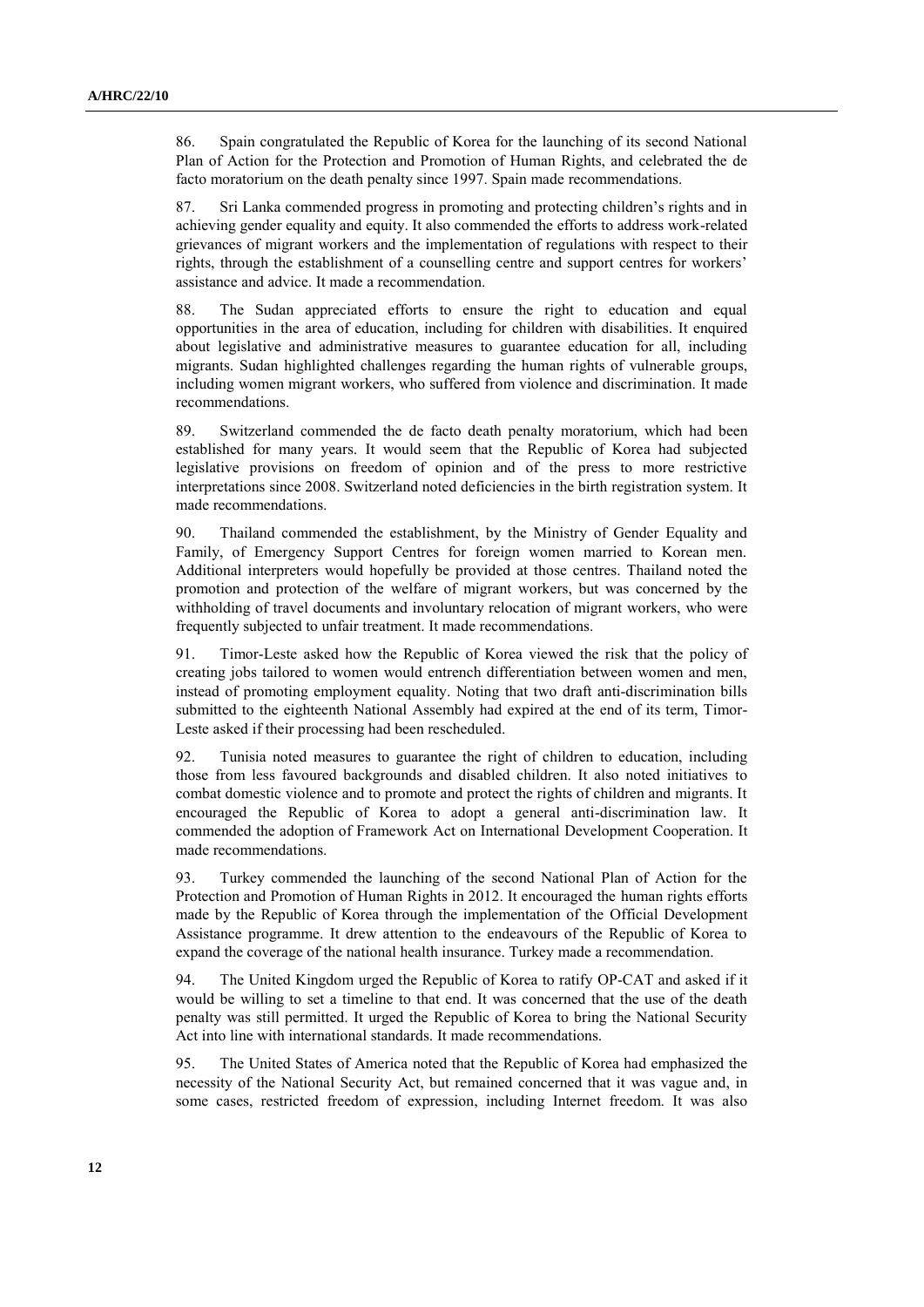concerned that the Republic of Korea did not provide alternatives to military service for conscientious objectors. It made recommendations.

96. Uruguay highlighted the launching of the second National Plan of Action for the Protection and Promotion of Human Rights, the withdrawal of some reservations to international human rights instruments, the enactment of the Habeas Corpus Act, the presentation of due reports to treaty monitoring bodies and the cooperation with the special procedures of the Human Rights Council. Uruguay made recommendations.

97. Viet Nam commended the progress made by the Republic of Korea in ensuring a better life for its citizens, and the practical steps taken in strengthening the domestic legal system and in improving social welfare. While referring to shared difficulties encountered in ensuring the rights of vulnerable groups, Viet Nam noted the considerable contribution of migrant workers to the country's economic and social dynamism. It made recommendations.

98. Algeria noted the second national plan of action on human rights. It was concerned about migrant workers, for whom advisory support centres had been established. It welcomed the ratification of CRPD. It noted with satisfaction the efforts in promoting the rights of children and the elderly and realizing the rights to health, education and housing. It made recommendations.

99. Argentina congratulated the Republic of Korea for launching the second National Plan of Action for the Protection and Promotion of Human Rights (2012-2016) and the enactment of the Habeas Corpus Act and the Refugee Act. Argentina made recommendations.

100. Australia noted that the death penalty remained applicable and that no formal moratorium had been decided. It encouraged the Republic of Korea to reach a social consensus for abolition. It noted that there remained a substantial difference between men's and women's salaries and that there was no broad anti-discrimination and harassment legislation protecting homosexual, bisexual and transgender social groups. It made recommendations.

101. Bahrain appreciated efforts to guarantee the right to education for all children, with special attention being paid to children of low income families and children with disabilities. It wished to receive more information on ways and means to meet the needs of persons with disabilities. It made a recommendation.

102. Bangladesh took positive note of amendments to various laws to promote and protect human rights. It welcomed further amendments to the Immigration Control Act and hoped that those would encourage migrants to seek remedies to which they were entitled. It recognized the noteworthy progress in addressing migrant exploitation. It made a recommendation.

103. Belarus noted the broad range of positive developments in the Republic of Korea. However, it also noted systemic problems, including in regard to: violence against women, gender discrimination, legislative and social discrimination against migrants and refugees, corporal punishment of children, labour and sexual exploitation of women and human trafficking, as well as excessive force against workers and restrictions on freedom of expression. It made recommendations.

104. Belgium welcomed the second National Plan of Action for the Protection and Promotion of Human Rights (2012-2016), and the publication of the national report on gender equality. It remained concerned about the fate of prisoners on death row. It urged the abolition of the death penalty. It made recommendations.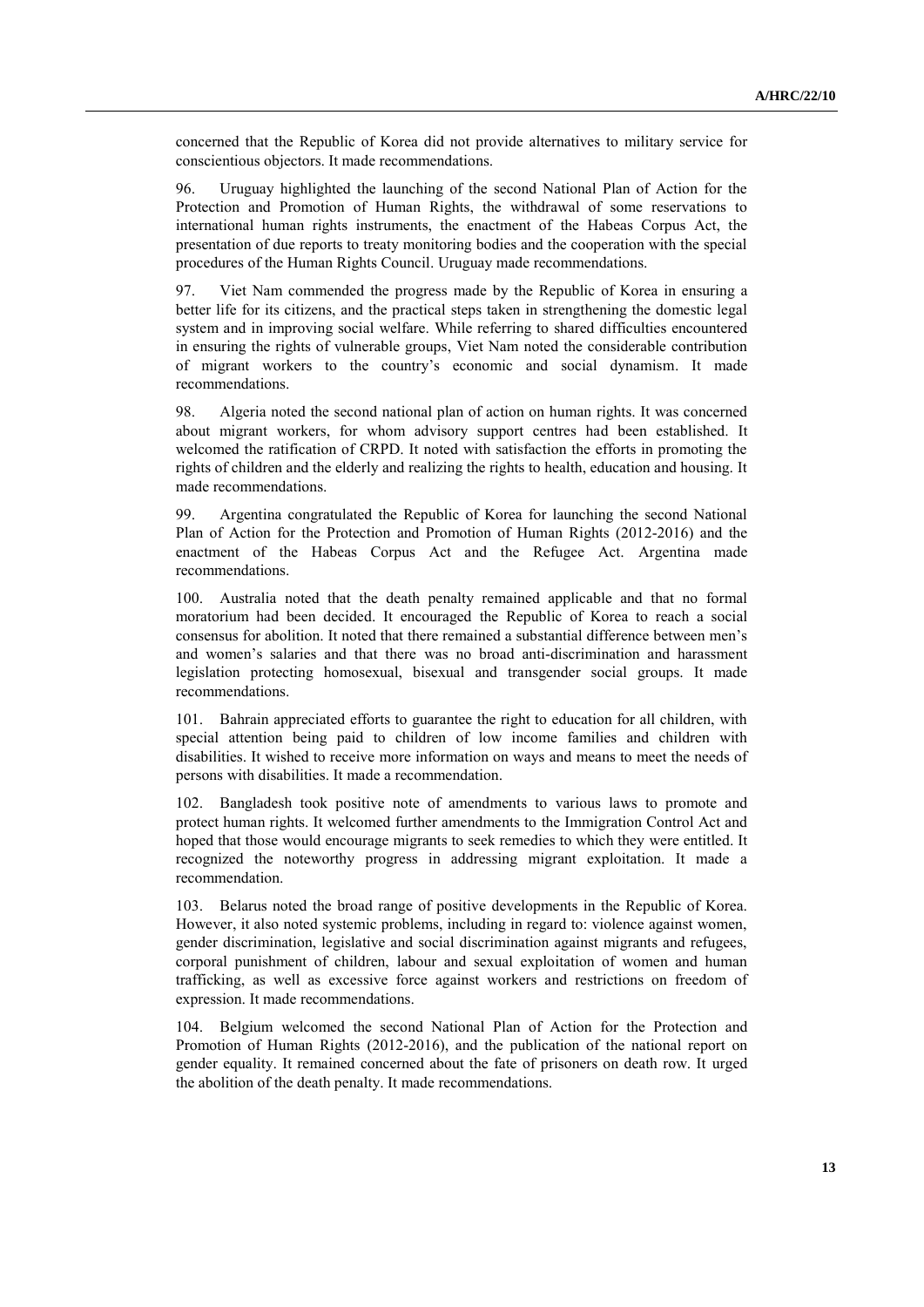105. Uzbekistan noted the efforts by the Republic of Korea to improve the protection of women's and children's rights and the renewal of its national plan of action for human rights. Uzbekistan noted concerns involving racial discrimination, restriction of freedom of religion, and human trafficking. It made recommendations.

106. The Republic of Korea stated that it was a de facto abolitionist State. The Government would continue to examine carefully the need to abolish the death penalty, taking into consideration such factors as public opinion, legal perception and social realities, as well as the function of the death penalty in criminal policy. Currently, it was difficult to ratify the second Optional Protocol to the International Covenant on Civil and Political Rights, aiming at the abolition of the death penalty.

107. The Ministry of Justice held the annual inter-agency meeting on countermeasures to prevent and eliminate human trafficking and was strengthening cooperation and information sharing among Government agencies for the effective punishment of human trafficking and the understanding of its trends. The Government had put forward a amendment to the Criminal Act which contained a comprehensive definition of human trafficking. The amendment was currently under consideration by the National Assembly, and the ratification process of the Protocol to Prevent, Suppress and Punish Trafficking in Persons, Especially Women and Children, supplementing the United Nations Convention against Transnational Organized Crime (Palermo Protocol) would be carried out as soon as legislative procedures had been completed.

108. The Government had strengthened the control and management of business sites that employed foreign workers. In cases of discrimination, exploitation or delay in payment, the foreign worker could leave the site of employment and go to a different employment. The Government had established and operated 34 support centres and a counselling centre for foreign workers.

109. The Government had been supporting and taking a special interest in children from multicultural families and migrant children in terms of policymaking. The Government had revised the applicable laws and regulations in December 2010 to allow any child to receive free primary and secondary education up to middle school regardless of the parents' status of stay. Children of foreign workers who were not eligible for legal medical assurance services, such as health insurance or medical benefits, due to illegal stay were also granted medical support through the medical services support project for foreign workers and the marginalized class.

110. The revised Civil Act was to take effect in July 2013; the Government planned to withdraw, at that time, the reservation to article 21 (a) of CRC.

111. Regarding acts of violence and acts to obstruct other persons' rights during assemblies and demonstrations, the police force was mobilized in compliance with international human rights standards. As for police officers who had used excessive force in law enforcement, cases were investigated thoroughly. The Government would continue to harmonize the rights to assembly and demonstration and public order.

112. To reduce disadvantages faced by women in employment, the Government was promoting childcare leave, providing childcare support and expanding the flexible work system to prevent career breaks caused by child-bearing and child-rearing. It was also implementing affirmative action to help women ascend the corporate ladder. The Government designated the Equal Employment Promotion Week (1-7 April) to raise public awareness about the importance of gender equality in employment. It also awarded a prize to those who made outstanding contributions to equal employment.

113. According to article 92-5 of the Military Criminal Act, sodomy and acts of sexual molestation were to be punished. The Constitutional Court on two occasions had decided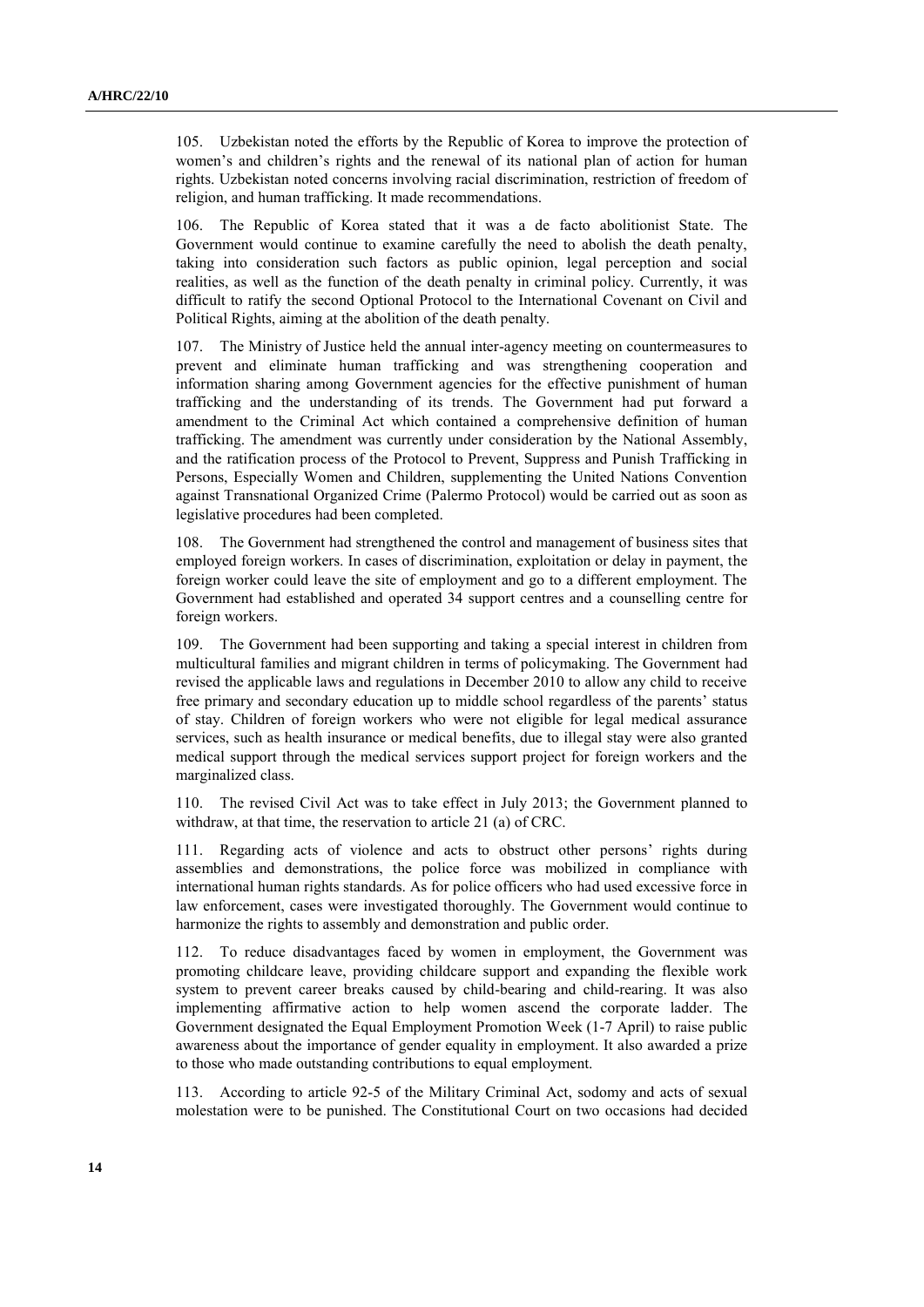that such a provision was constitutional considering that it was meant for military discipline and sustenance of combat capabilities and only valid in the case of an act taking place between military personnel within a barrack. Therefore, it was inappropriate to repeal or revise such a provision at that time. Meanwhile, the Government was making efforts to protect the human rights of homosexuals in the military.

114. The scope of those with the duty to report child abuse had recently been expanded. The Government was working on enacting an act on special cases of punishment for child abuse crimes, according to which the perpetrator would be subject to stricter punishment and reformation rules than those applied when adults were the target.

115. A Korean NGO had been assigned the operation of the Monitoring Centre for Children's Rights. Ombudspersons and Ombudskids for children's rights were appointed to monitor children's rights in eight areas and provide inputs on possible institutional improvements regarding current laws and policies that violate children's rights. The Government was working on stabilizing the operation of the Monitoring Centre for Children's Rights through legal formalization.

116. The Government had continuously reviewed the feasibility of the ratification of the core International Labour Organization (ILO) conventions. The harmonization of regulations would be required for the ratification of ILO Convention No. 189 (2011) concerning Decent Work for Domestic Workers. The Government would continue to work on the ratification, taking into consideration public opinion and circumstances.

117. Recognizing challenges in tackling gender discriminatory ideas and practices in society, the Government would continue to work to promote a deeper understanding of gender equality, and to address gender discriminatory practices in day-to-day life through education, promotion and campaigns. The Government had enacted the Gender Impact Assessment and Analysis Act in September 2011, and starting in March 2012, the Gender Impact Assessment had been applied to the drafting and amendment of laws and the development of mid- to long-term national policies, as a critical component of all policies formulated at the national level.

118. The Marriage Brokerage Business Management Act had been amended to reinforce control of intercountry marriage brokerages and to strengthen the visa issuance process for those agencies to eliminate any potential elements of human trafficking.

119. To tackle the problem of school bullying, including of migrant children, relevant ministries joined together and came up with the Comprehensive Plan to Eliminate School Bullying in February 2012.

120. To relieve the tuition burden, the Government established national grants and scholarships, as well as the Income Contingent Loan system. Students in the bottom 70 per cent of the income scale received financial support that amounted to 25 per cent of their tuition.

121. Regarding recommendations to extend an invitation to the Special Rapporteur on trafficking in persons, especially in women and children, among others, delegates were reminded that a standing invitation had been extended to all special procedures of the Human Rights Council.

122. With regard to discrimination against children with disabilities, starting August 2012, childcare and rehabilitation services were being provided so that children with disabilities could be cared for in their homes, and education was provided free of charge to children with disabilities.

123. The delegation expressed appreciation to Member States for preparing their evaluation of and recommendations to the Republic of Korea. The Government would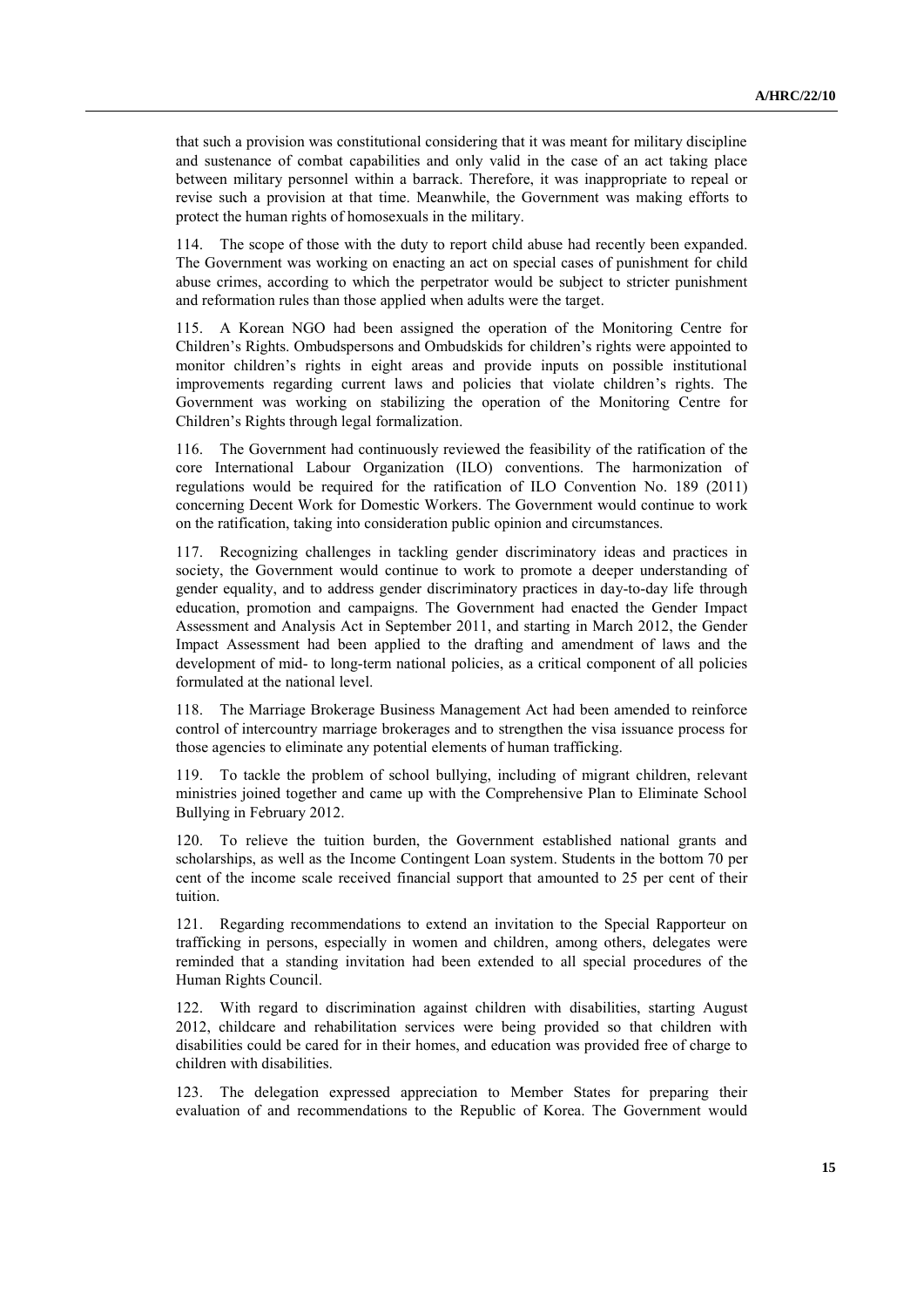conduct a thorough review of those recommendations. The delegation would also push for the recommendations from the dialogue to be reflected in the second national plan of action for human rights.

### **II. Conclusions and/or recommendations**\*\*

124. **The following recommendations will be examined by the Republic of Korea, which will provide responses in due time, but no later than the twenty-second session of the Human Rights Council in March 2013. The response of the Republic of Korea to these recommendations will be included in the outcome report adopted by the Council at its twenty-second session.**

124.1. **Study the possibility of ratifying the International Convention on the Protection of the Rights of All Migrant Workers and Members of Their Families (ICRMW), the Second Optional Protocol to the International Covenant on Civil and Political Rights, (ICCPR-OP2) aiming at the abolition of the death penalty, the Optional Protocol to Convention against Torture and Other Cruel, Inhuman or Degrading Treatment or Punishment (OP-CAT) (Argentina);**

124.2. **Ratify the Optional Protocol to the International Covenant on Economic, Social and Cultural Rights (OP-ICESCR) (Spain); Consider signing and ratifying OP-ICESCR (Palestine);**

124.3. **Ratify OP-CAT (Spain); Sign and ratify OP-CAT as a matter of priority and found the national preventive mechanism accordingly (Czech Republic); Accede to OP-CAT and establish an effective national mechanism to prevent torture or degrading treatment (Bulgaria); Adhere to OP-CAT and consequently establish a national mechanism responsible to conduct visits to detention centres (Costa Rica); Consider ratifying OP-CAT (Slovenia); Rapidly complete the process of considering ratifying OP-CAT (Tunisia);**

124.4. **Consider an early ratification of the third Optional Protocol to the Convention on the Rights of the Child on a communications procedure (OP-CRC-IC) (Slovakia);**

124.5. **Further consider acceding to the relevant Conventions, especially the ICRMW in line with its domestic legislative process (Cambodia); Consider ratifying the ICRMW (Philippines); Consider ratifying ICRMW (Rwanda); Consider the possibility of adapting national legislation in order to allow for the ratification of ICRMW (Algeria); Consider acceding to the ICRMW (Morocco); Accede to ICRMW (Sudan); Ratify the ICRMW (Chile); Ratify the ICRMW, in order to better protect the rights of migrant workers, including undocumented migrant workers (Indonesia);**

124.6. **Ratify the International Convention for the Protection of All Persons from Enforced Disappearance (CPED) (Spain); Study the possibility of ratifying the CPED (Argentina); Sign and ratify the CPED (Iraq);**

124.7. **Continue to exert its utmost efforts to ratify ILO core Conventions, including the recent ILO C. No 189 on Decent work for domestic workers (Philippines); Ratify and implement the ILO Convention concerning Freedom of Association and Protection of the Right to Organise (Convention 87); ILO** 

Conclusions and recommendations have not been edited.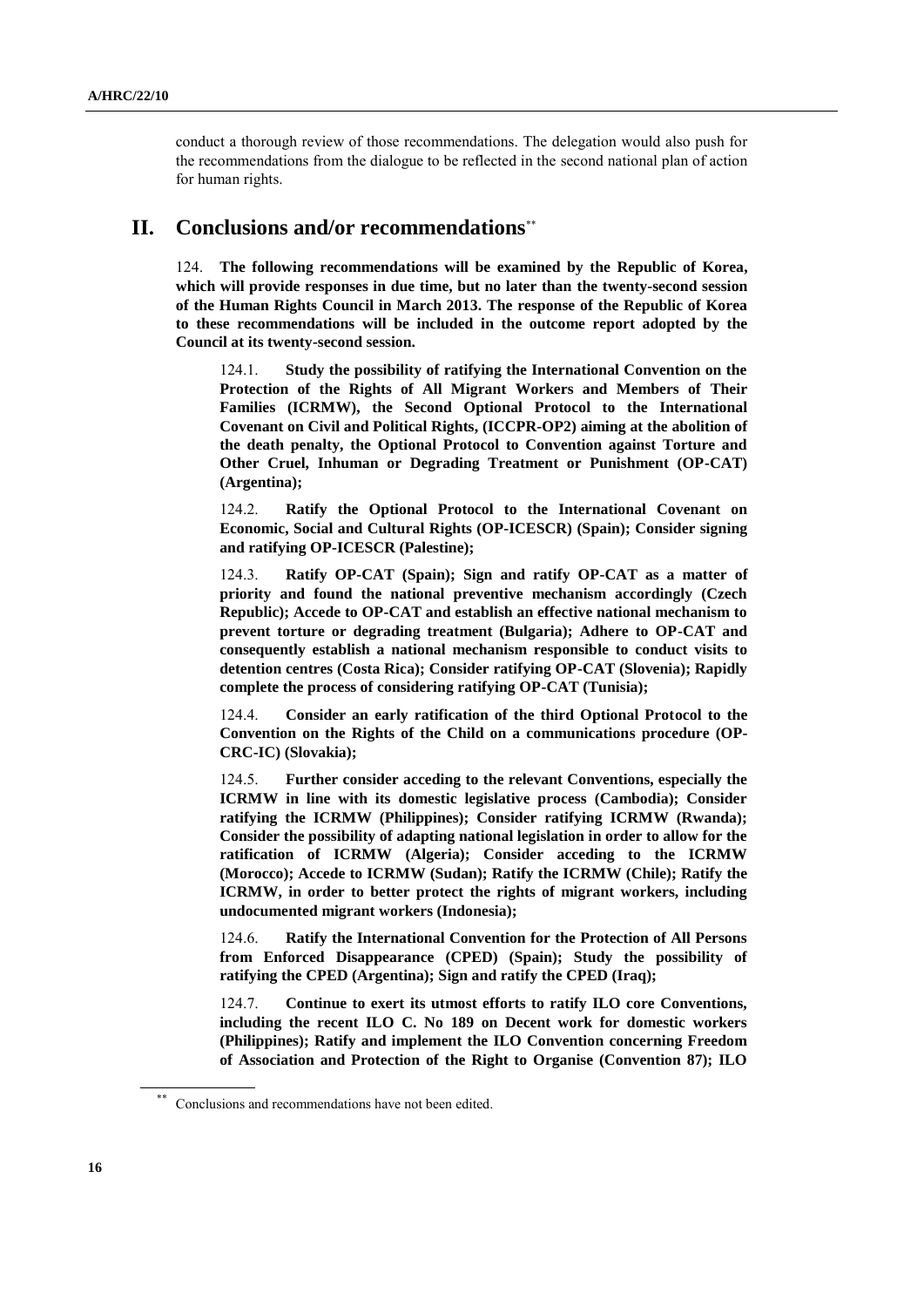**Convention concerning the Application of the Principles of the Right to Organise and to Bargain Collectively (Convention 98); ILO Convention concerning Forced or Compulsory Labour (Convention 29); and ILO Convention concerning the Abolition of Forced Labour (Convention 105) (Uruguay);**

124.8. **Sign and ratify the UNESCO Convention on Discrimination in Education (Iraq);**

124.9. **Adhere to the Hague Convention on Protection of Children and Cooperation in respect of Intercountry Adoption (France); Ratify the Hague Convention on Protection of Children and Co-operation in Respect of Intercountry Adoption (Honduras); Accede to the Hague Convention on the Protection of Children and Co-operation in Respect of Intercountry Adoption (Ireland);**

124.10. **Consider withdrawing the remaining reservations to international human rights instruments to which it is a party (namely to the CRC, ICCPR, OP-CRC-SC, CEDAW) (Slovenia);**

124.11. **Withdraw its reservations on Article 21(a) of the Convention on the Rights of the Child (Germany); Lift its reservation to article 21 (a) of the CRC (Ireland);**

124.12. **Amend article 732 of the Commercial Law that restricts the possibility of persons with disabilities to obtain life insurance (Costa Rica);**

124.13. **Include in the Penal Code the crime of torture, in line with article 1 of CAT (Mexico); rapidly complete the process of harmonizing national legislation with CAT with respect to the definition of torture (Tunisia);**

124.14. **Strengthen the national human rights institution and strengthen its independence (Spain); Continue its efforts to provide the National Human Rights Commission with more independence and resources (Tunisia); Take steps to ensure that bodies entrusted with overseeing the protection of rights, such as the National Human Rights Commission, are fully mandated and resourced (Australia);**

124.15. **Establish a channel for the National Human Rights Commission and civil society organizations to participate in the work of the National Human Rights Policy Council on the implementation of recommendations from the Universal Periodic Review and treaty bodies (Bulgaria); Incorporate the results of the UPR into its current National Action Plan on Human Rights, taking into account the proposals of the civil society and present a mid-term evaluation report to the Council on the implementation of the recommendations of this UPR (Hungary);**

124.16. **Extend an invitation to the Special Rapporteur on Torture (Belarus); Strengthen cooperation with the relevant UN human rights mechanisms in areas such as racial discrimination, the restriction on the freedom of religion and belief, human trafficking (Uzbekistan);**

124.17. **Take necessary actions to define the legal status for an independent child rights monitoring body and increase its efforts for human rights training relevant to child abuse and domestic violence cases (Iran (Islamic Republic of));**

124.18. **Consider establishing a child rights sub-commission within the Korean National Human Rights Commission (Palestine);**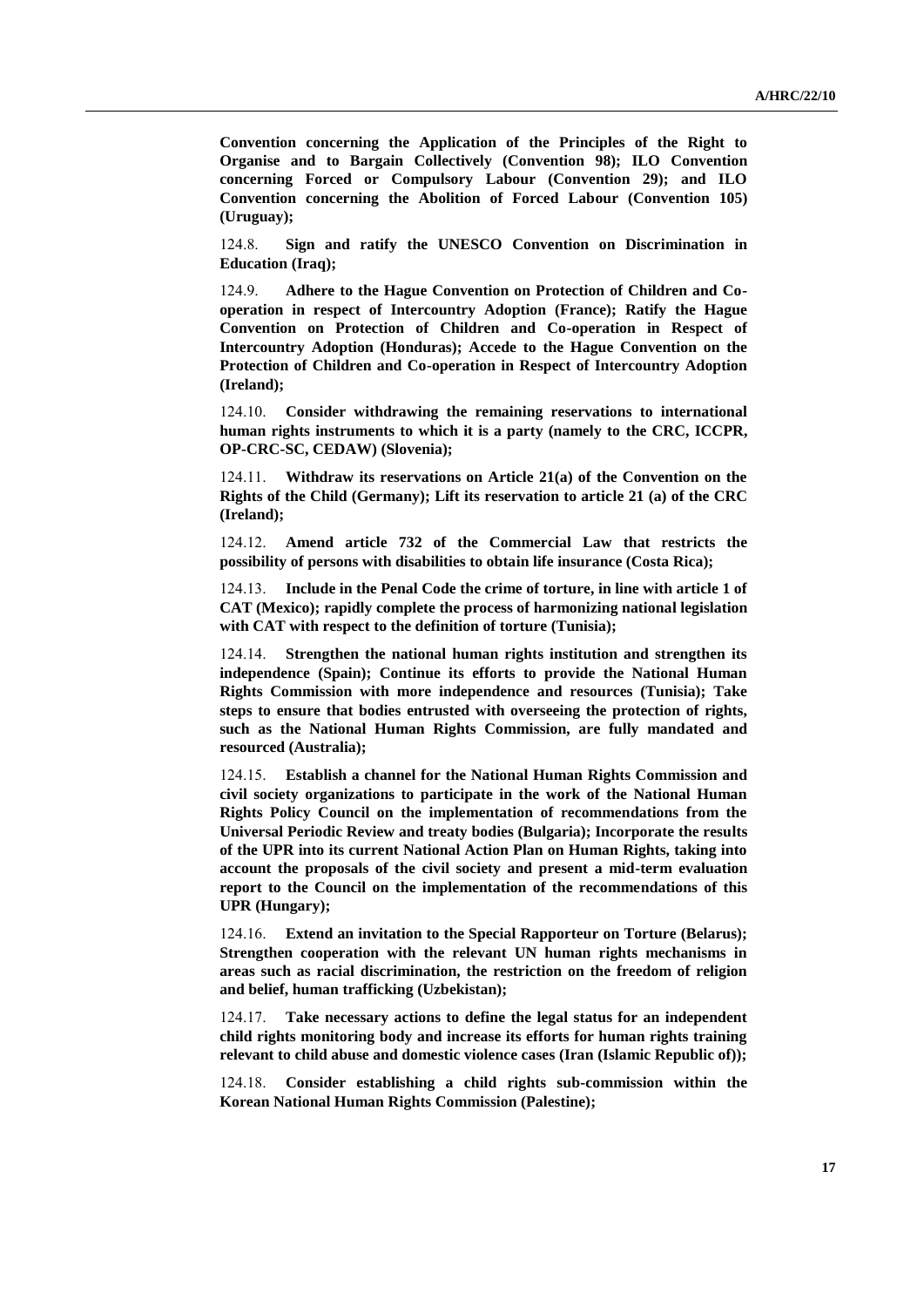124.19. **Continue giving priority and allocating adequate resources for the implementation of the national strategies for the protection and promotion of the rights of children (Malaysia); Take measures and establish appropriate mechanisms to enable the development of legislation and promotion of policies for the protection of children in all areas (Oman); Continue to further its efforts to guarantee the rights of the child (Japan); Take legal measures to provide appropriate facilities and support for children, particularly children with disabilities as the most vulnerable group of children (Iran (Islamic Republic of));**

124.20. **Take measures to ensure the full harmonization of the provisions of the Optional Protocol to the Convention on the Rights of the Child on the involvement of children in armed conflict (South Africa);**

124.21. **Work towards passing legislation that provides ethnic minorities and vulnerable groups, including women and persons with disabilities, protection from discrimination and legal recourse for victims of discrimination (Canada);**

124.22. **Take continuous measures for the protection of the rights of women and other marginalized groups (Nepal); Intensify the efforts aimed at fighting all forms of discrimination, especially by strengthening the national legislative framework (Algeria);**

124.23. **Continue its ongoing efforts to arrive at a national consensus on a general act on anti-discrimination (Indonesia); Strengthen efforts and take measures towards adoption of the law to fight discrimination (Palestine); Accelerate efforts to adopt an Anti-Discrimination Law (Chile); Step up efforts to adopt a comprehensive Anti-Discrimination Bill in line with the relevant international human rights instruments (Slovenia); Adopt an antidiscrimination law to replace the law that was suspended in May 2008 (Chad); Ensure the passage of the Anti-Discrimination Act (India); Adopt a comprehensive and broad-based anti-discrimination law (Australia);**

124.24. **Adopt the Anti-discrimination Act as a matter of priority while encompassing also grounds for discrimination on the basis of sexual orientation (Czech Republic); Include in the Anti-discrimination Law a specific prohibition on discrimination on the basis of sexual orientation (Spain);**

124.25. **Continue the legislative review with a view to ensuring equality between women and men in law and practice in all areas of life (Palestine); Undertake a comprehensive review of legislation with a view to ensuring de jure and de facto equality between men and women (South Africa);**

124.26. **Formulate a national strategy to promote gender equality so as to advance the status of women, combat violence and eliminate discrimination against women (China); Further ensure effective gender equality into government policies (Republic of Moldova); Take additional measures aimed at eliminating all forms of discrimination against women and at strengthening their situation and participation in all State institutions (Oman); Increase governmental efforts to ensure that women, in particular single mothers, can have access, as men do, without any discrimination, to employment, equal pay and matrimonial rights, especially following an inheritance or a divorce (Belgium);**

124.27. **Consider undertaking educational and awareness-raising actions promoting co-responsibility in the domestic sphere and preventing domestic violence (Poland);**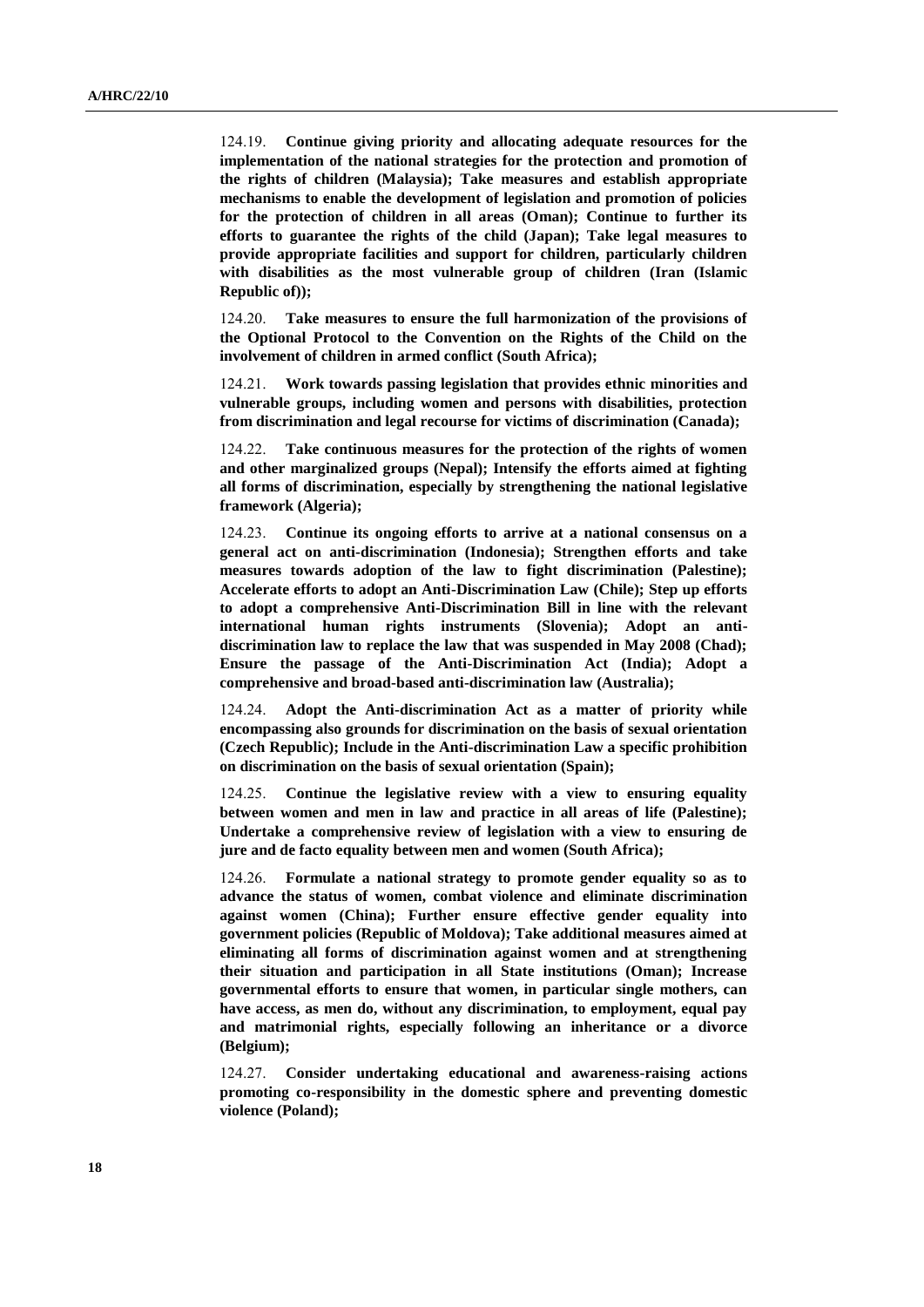124.28. **Combat discrimination against single mothers and their children (Brazil); Conduct national awareness campaigns to eradicate the discrimination against single mothers, in law and in practice (Mexico); Establish a governmental authority to support and advise single mothers and their children (Germany);**

124.29. **Improve the registration of children with a view to ensuring that the statelessness of children is prevented (South Africa); Revise the single parent family support law and introduce legislation to ensure that all children are automatically and legally registered immediately after birth, regardless of parents' legal status and origin (Norway); Facilitate the implementation of a birth registration system to allow immediate registration at birth, independently of the status or nationality of parents (France); Provide for a full system of universal birth registration including immediate registration upon birth regardless of the parent's nationality or status in the country (Ireland); Consider the possibility to introduce a system of automatic registration of children born in the country, regardless of the parents' nationality or status (Italy); Revise the national legislation with a view to guarantee that all persons are registered at birth, independently of their migrant condition or the nationality of their parents (Mexico); Enact measures regarding the civil registration of children at birth in order to fight the possible traffic in human beings (Romania); Carry out a legislative review so as to ensure an automatic and legal registration at birth, while guaranteeing the protection of personal data and especially the right to access such data (Switzerland); Review its birth registration system to safeguard the human rights of unwed mothers and children by (i) ensuring immediate birth registration is available to all children regardless of the parents legal status; (ii) ensuring that the birth registration accurately indicates the biological parent(s) of the child; and (iii) taking steps to prevent birth registration of children by third parties, such as adoptive parents, that could result in the occurrence of de facto adoptions in the absence of proper judicial oversight, which could also put children at risk of being trafficked (Canada);**

124.30. **Continue implementing measures to combat and prevent racism, racial discrimination and xenophobia, and to guarantee equality of opportunities (Cuba);**

124.31. **Continue implementing policies aimed at intensifying the combat against discrimination, especially with respect to female migrant workers (Morocco); Fight against all forms of discrimination and abuse of migrant workers, particularly women (Spain);**

124.32. **Continue to adopt appropriate policies and laws to counter discrimination of women migrant workers and ensure that their children can enjoy rights to education and health (Sudan); Take further legislative measures to formulate policies on the prevention of discrimination and violence against migrant women and child workers and also guarantee their right to education and health (Iran (Islamic Republic of));**

124.33. **Study the possibility of intensifying measures aiming at eliminating all discriminatory treatment on the basis of sexual orientation or gender identity (Argentina);**

124.34. **Review the possibility of repealing laws that criminalize on the basis of sexual orientation within the military (United States of America);**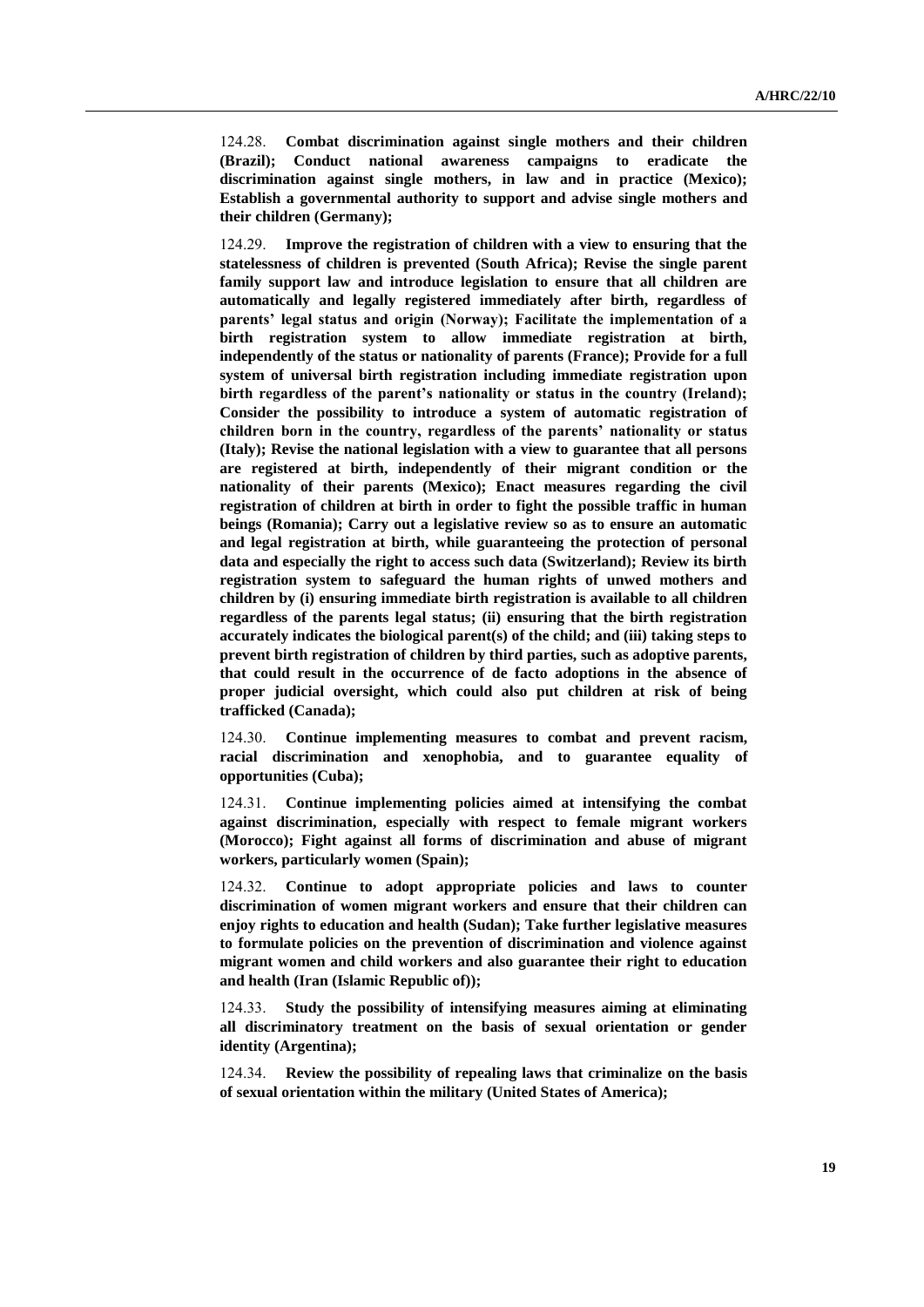124.35. **Consider ratifying ICCPR-OP2, aiming at the abolition of the death penalty (Rwanda); Ratify ICCPR-OP2, aiming at the abolition of the death penalty (Switzerland); Consider ratifying the ICCPR-OP2, aiming at the abolition of the death penalty (Slovenia); Modify the penal provisions that provide for the application of the death penalty with a view to a total prohibition and ratify ICCPR-OP2, aiming at the abolition of the death penalty (Uruguay); Consider the possible establishment of an official moratorium on the death penalty, since it is not applied since 1997 (Chile); Convert the present de facto moratorium on executions into a formal moratorium (Germany); Take concrete measures in order to transform the de facto moratorium on the death penalty into a de jure moratorium on execution and sentencing (Switzerland); Introduce a moratorium on all executions and introduce legislation to abolish the death penalty (United Kingdom); Maintain effectively the de facto moratorium on the death penalty (Belgium); Respect international minimum standards on the death penalty, if the Republic of Korea will maintain it (Belgium); Consider the abolition of the death penalty (Honduras); Consider the possibility of the abolition of the death penalty by the law (Uzbekistan); Take into consideration the possibility of abolishing the death penalty (Italy); Take steps towards the abolition of the death penalty (Norway); Take steps towards the abolition of the death penalty, while commuting the existing sentences to life imprisonment terms (Slovakia); Complete the legislative process in order to abolish capital punishment, which as a matter of fact, has been suspended for more than a decade (Turkey); Take all necessary measures in order to abolish de jure the death penalty (France); Abolish definitively the death penalty (Spain); Abolish the death penalty and ratify ICCPR-OP 2 (Australia);**

124.36. **Consider establishing mechanisms preventing security forces from using force in an excessive or unjustified manner, especially against peaceful protesters (Poland);**

124.37. **Further strengthen measures against torture and ill-treatment (Czech Republic); Investigate all allegations of torture by the police and prosecute the perpetrators (Belarus);**

124.38. **Consider establishing the total prohibition of corporal punishment (Palestine); Carry out public awareness campaigns on the negative consequences of the ill-treatment of children to promote positive and nonviolent forms of discipline in schools and at home as alternative measures to these punishments (Uruguay); Expressly prohibit corporal punishment in all settings (Hungary);**

124.39. **Continue its efforts to prevent and combat domestic violence (Republic of Moldova); Enhance protection against domestic violence, hiring more female police inspectors, improving shelter and rehabilitation services for victims and strengthening data protection in this regard (Hungary); Ensure that domestic violence is properly punished and victims, including those of marital rape, are properly protected (Slovakia);**

124.40. **Take all procedures to prevent all forms of violence against children and women (Iraq); Continue strengthening its capacity and its efforts to combat violence against children (Kyrgyzstan); Strengthen measures to combat violence against children (Senegal);**

124.41. **Take appropriate measures to prevent sexual violence against children and make more efforts to effectively prosecute the sexual exploitation**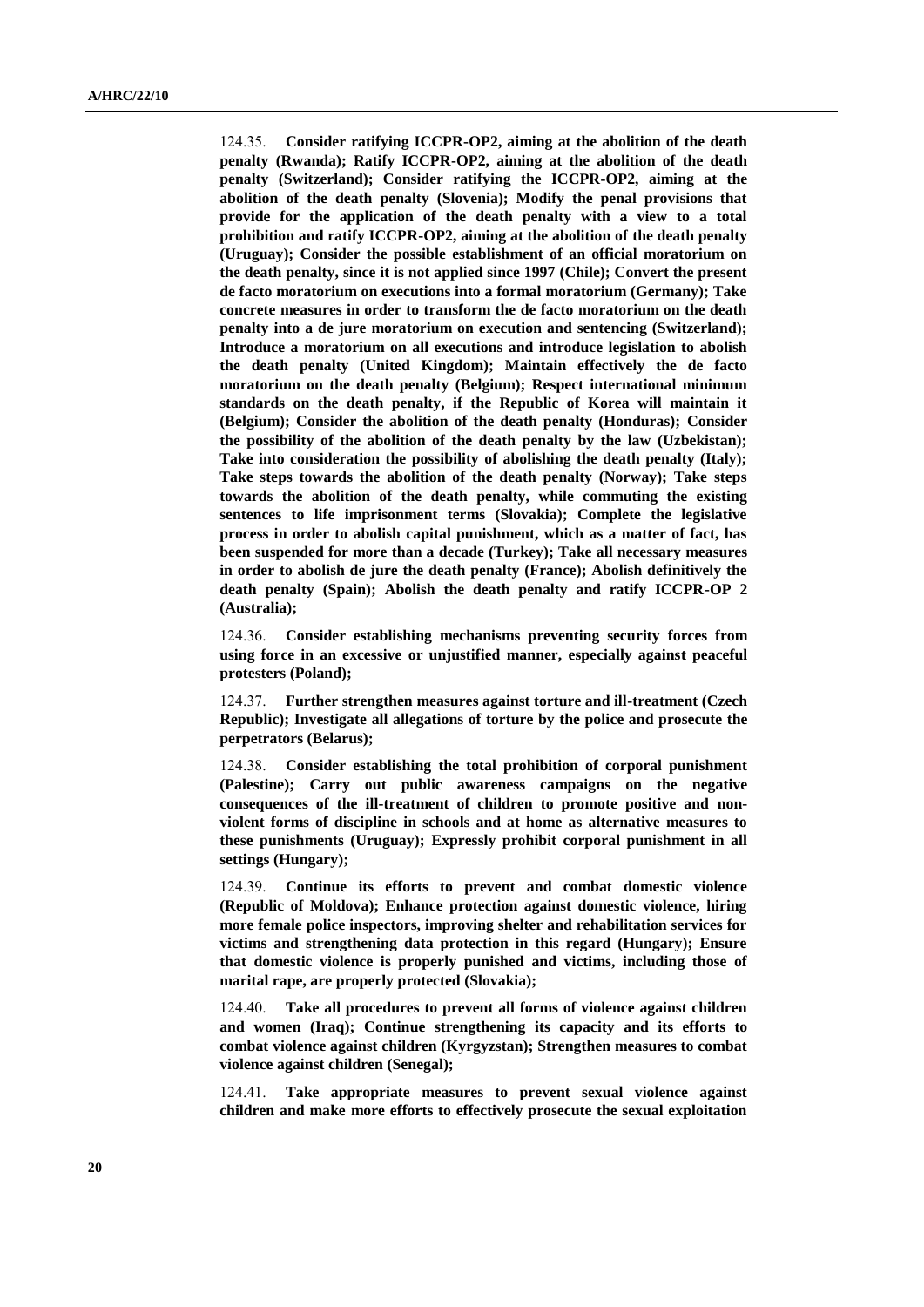**of children (Botswana); Tighten the criminal responsibility for the crimes related to the sexual exploitation of children (Belarus);**

124.42. **Step up its efforts to address the issue of trafficking of women and children (Malaysia); Strengthen the cooperation both at national and international levels in fighting against human trafficking equally for the purposes of sexual exploitation and forced labour (Republic of Moldova);**

124.43. **Consider stepping up its efforts towards ratification of the Protocol to Prevent, Suppress and Punish Trafficking in Persons, Especially Women and Children, Supplementing the United Nations Convention against Transnational Organized Crime (Palermo Protocol) (Philippines); Ratify the Palermo Protocol (Brazil); Ratify the Palermo Protocol (The Netherlands); Ratify the Palermo Protocol (United Kingdom of Great Britain and Northern Ireland); Take comprehensive measures in combatting trafficking in persons including by the accession to the Palermo Protocol and by extending an invitation to the Special Rapporteur on trafficking in persons, especially women and children (Belarus); Take more proactive measures to identify and look after victims of human sex trafficking, especially by ratifying the Palermo Protocol (Belgium);**

124.44. **Give consideration to the implementation of measures and programmes to provide assistance to landmine victims such as psycho-social, medical and financial support (Thailand);**

124.45. **Adopt child friendly procedural rules in the justice system (Hungary);**

124.46. **Continue its endeavours in fostering the rule of law and social cohesion (Viet Nam);**

124.47. **Continue the review of its international adoption system with a view to reform relevant legislation, and to bring it fully in line with the CRC; make the consent of teenage single mothers in the process mandatory; and adopt measures for all adoptions to be subject to the approval of a central authority with a clear mandate and responsibilities for the judicial supervision and the regulation (Honduras); Establish a national adoption centre and an obligation to register right after birth (Germany);**

124.48. **Continue efforts to increase employment opportunities and improve the employment situation for women and to promote women's rights (Japan); Take effective measures against disadvantages faced by women in the labour market, including to overcome the persisting wage gap between men and women (Slovenia);**

124.49. **Implement legislation criminalizing sexual harassment in the workplace, and set up mechanisms to monitor the implementation of this legislation (The Netherlands);**

124.50. **Take further actions to ensure freedom of expression on the Internet, including opinions which are different from the positions of the Government (Japan); Ensure full implementation of international human rights obligations regarding freedom of expression (Poland); Ensure that laws on freedom of expression and freedom of the press are applied in conformity with international standards (Switzerland);**

124.51. **Adopt specific legislation to guarantee the exercise of the rights to freedom of opinion and expression (South Africa);**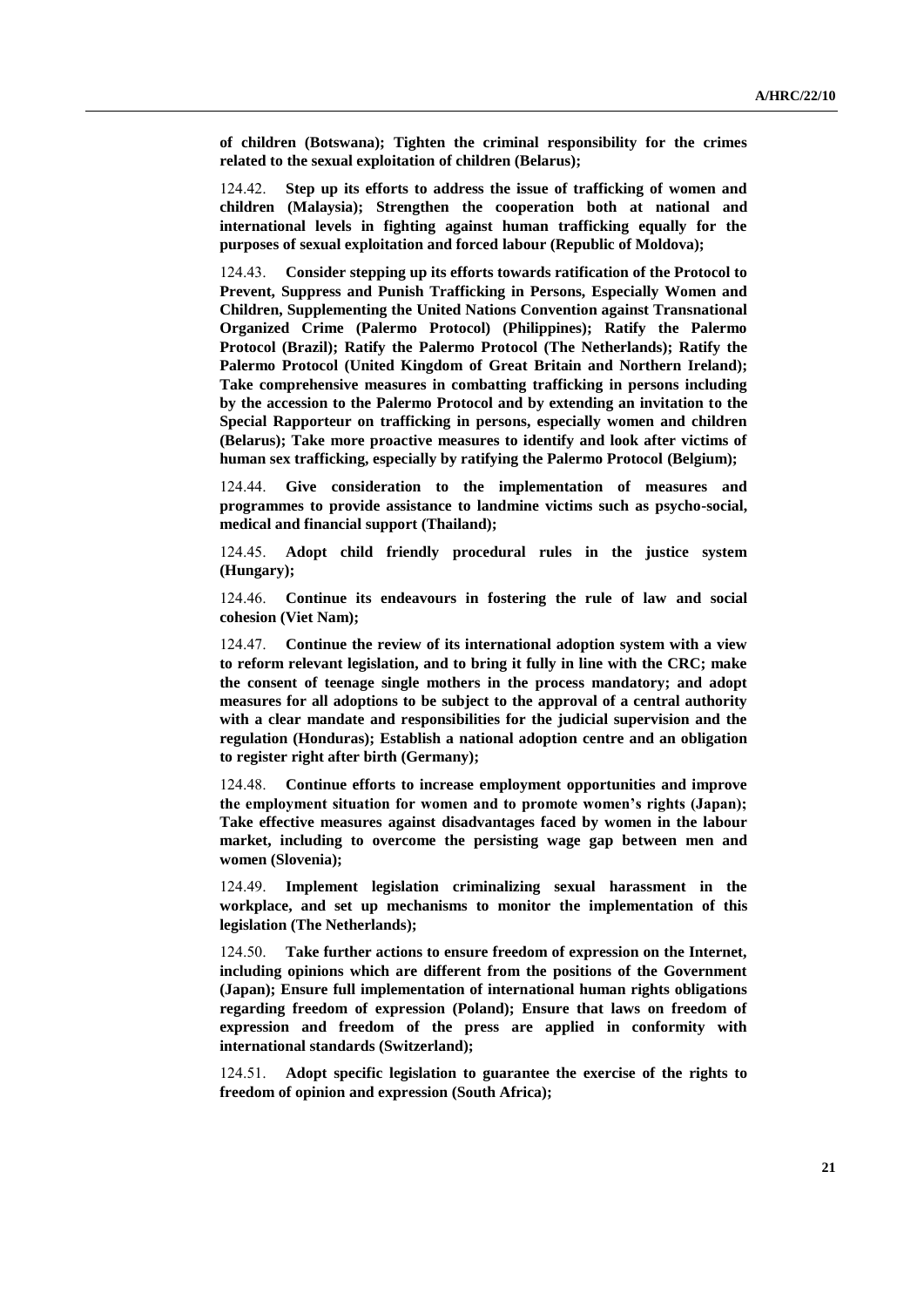124.52. **Transfer the functions of the Korean Communications Standards Commission to an independent commission (Switzerland);**

124.53. **With regard to conscientious objection, adapt existing national legislation so that alternative services to military service effectively have a civil nature and that they are placed under the monitoring of civil authorities (France); Abolish imprisonment and establish a non-military service for conscientious objectors (Germany); Ensure that the right to conscientious objection to military service is observed (Poland); Recognize the right to conscientious objection to military service and introduce alternative service in line with international standards (Slovakia); Recognize conscientious objection as a right, guaranteeing an alternative community service to the military service of a truly civilian character, and free all conscientious objectors currently imprisoned (Spain); Immediately introduce an alternative military service option for conscientious objectors, ensuring it has a non-combatant or civilian character and is not of a punitive nature (United States of America); Introduce alternative service for conscientious objectors (Australia);**

124.54. **Provide training to law enforcement officers on proper enforcement of the National Security Law to avoid investigations, detentions, and charges that restrict freedom of expression and result in a climate of self-censorship (United States of America);**

124.55. **Release all persons including pro-reunification patriots who were unjustly arrested and imprisoned according to the "National Security Law" (Democratic People's Republic of Korea);**

124.56. **Review regularly the application of the National Security Act, to ensure its consistency with human rights principles (Australia); Specify modalities for the implementation of the National Security Law so that this law cannot be used against freedoms of expression, association and peaceful assembly (France);**

124.57. **Define more clearly the regulations of the National Security Law (Germany); Consider amending the National Security Law to prevent arbitrary application and abusive interpretation of the law (Norway); Amend the National Security Law to guarantee that its application respects fully the freedom of expression (Spain); Amend the National Security Law to provide clarity and prevent abusive interpretations of the law (United States of America); Abolish the criminal laws as the "National Security Law" (Democratic People's Republic of Korea);**

124.58. **Abolish the "Security Surveillance Law", which restricts freedoms of former political prisoners and prisoners of conscience (Democratic People's Republic of Korea);**

124.59. **Allocate sufficient funding to the poverty eradication strategy of the Republic of Korea (South Africa); Increase its efforts to expand protection and support for low-income groups to solve weakening social integration due to intensifying income polarization (Iran (Islamic Republic of)); Strengthen its social security system in order to effectively guarantee the poor population the right to health care and housing so that the results of economic development will benefit the entire population (China);**

124.60. **Continue programmes and actions to promote and protect economic, social and cultural rights, in particular in the area of health, education and**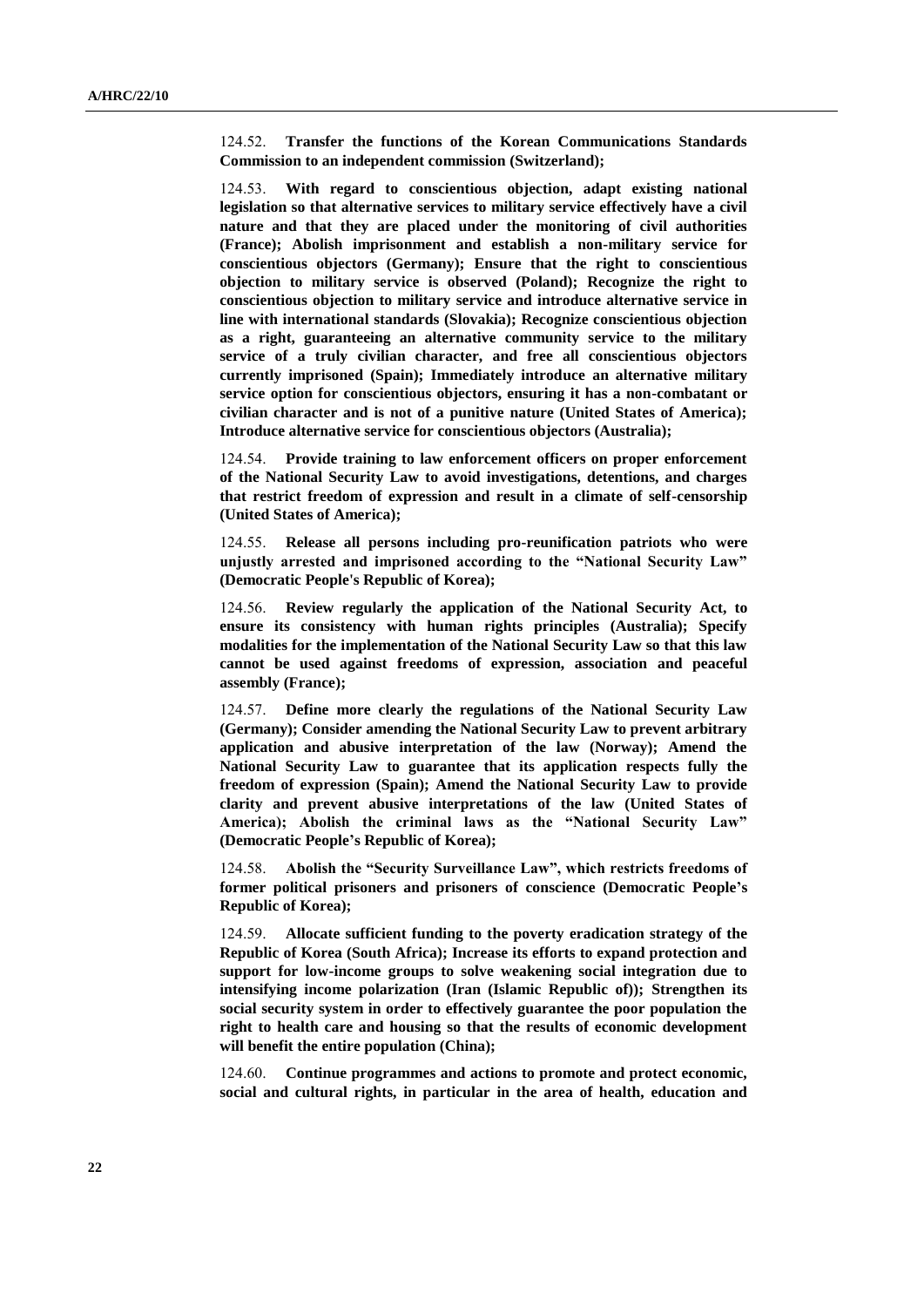**food (Cuba); Continue efforts to strengthen access to quality education and health services, especially for the vulnerable segments of society (Bahrain);**

124.61. **Continue to implement the "Bogeumjari Housing" project which ensures solid and affordable housing to low income families by 2018 (Kuwait);**

124.62. **Continue to expand the framework for national health insurance coverage so as to guarantee the right to health (Kuwait);**

124.63. **Take appropriate measures to reconcile growing tuition fees with the level of education (Iran (Islamic Republic of));**

124.64. **Promote the local integration of refugees, asylum seekers, and humanitarian status holders by extending multi-cultural programmes to them (Botswana);**

124.65. **Take all measures to eliminate restrictions to the mobility of migrant workers (France);**

124.66. **Take measures to ensure that the children of undocumented migrants are provided with access to medical services (Ireland);**

124.67. **Intensify its comprehensive policies and concrete plans to guarantee the full enjoyment of rights and welfare of migrant workers, especially women, including combating human trafficking and discrimination in all forms (Viet Nam); Continue its efforts for the protection of the rights of migrant workers (Nepal); Carry out actions to protect the rights of migrants and their families (Senegal); Continue to take measures to promote and protect the rights of migrant workers (Sri Lanka); Further strengthen measures to promote and protect the rights of all migrant workers by ensuring their appropriate welfare and standard of living (Thailand);**

124.68. **Strengthen measures aimed at social protection of refugees, migrant workers and members of their families (Belarus);**

124.69. **Deal with the issue of irregular migration sympathetically and consider further legislative protection of their fundamental human rights (Bangladesh);**

124.70. **Continue strengthening the mechanisms to promote international cooperation with a focus on the promotion and protection of human rights, as fundamental principles of the official development assistance (Paraguay).**

125. **All conclusions and/or recommendations contained in the present report reflect the position of the submitting State(s) and/or the State under review. They should not be construed as endorsed by the Working Group as a whole.**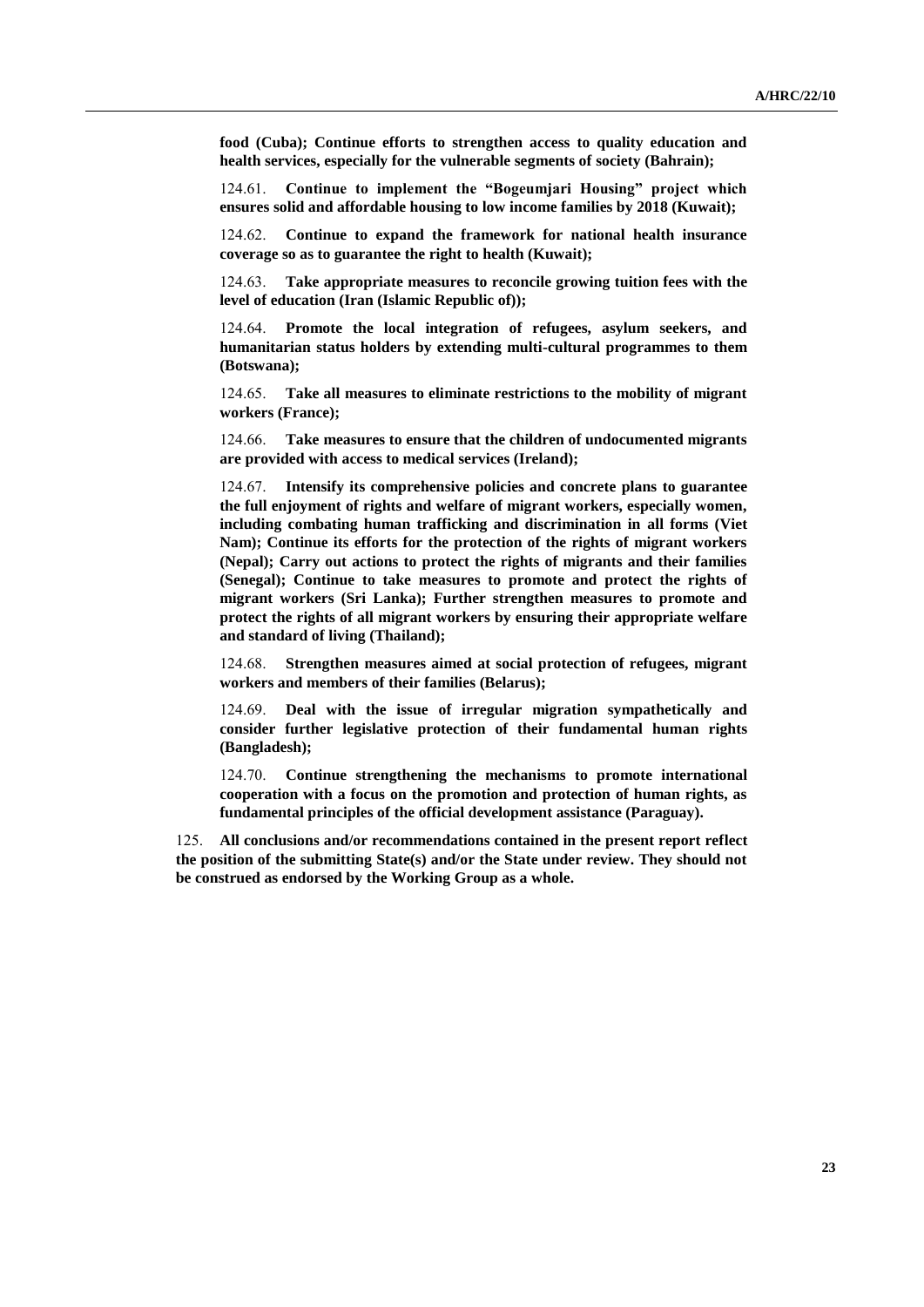# **Annex**

### **Composition of the delegation**

The delegation of the Republic of Korea was headed by H.E. Mr. GHIL Tae-Ki, Vice Minister, Ministry of Justice and composed of the following members:

- Alternate: H.E. Mr. CHOI, Seok-young, Ambassador, Permanent Representative, Permanent Mission of the Republic of Korea in Geneva;
- Mr. OH Seung-Keol, Director, Student Governance Division(Ministry of Education, Science and Technology);
- Ms. LEE Kyung-ah, First Secretary, Human Rights and Social Affairs Division (Ministry of Foreign Affairs and Trade);
- Mr. BONG Wook, Director-General, Human Rights Bureau (Ministry of Justice);
- Mr. BANG Kitae, Director, Human Rights Policy Division (Ministry of Justice);
- Mr. HONG Kwan-Pyo, Senior Deputy Director, Human Rights Policy Division (Ministry of Justice);
- Ms. OH Yoojin, Deputy Director, Human Rights Policy Division (Ministry of Justice);
- Mr. CHO In Hyoung, Deputy staff Judge advocate, Office of Staff Judge Advocate, Joint Chiefs of Staff (Ministry of National Defense);
- Mr. SEO tae woo, Judge advocate for international human rights, Human Rights Division (Ministry of National Defense);
- Mr. KIM Hak Bae, Deputy Director, Workforce Development Division (Ministry of Knowledge Economy);
- Mr. BANG Young Sik, Deputy Director, Division of Welfare Policy (Ministry of Health and Welfare);
- Ms. PARK Youn Seo, Deputy Director, Division of Child Welfare Policy (Ministry of Health and Welfare);
- Ms. SEO Jung Hyun, Deputy Director, Division of Child Rights (Ministry of Health and Welfare);
- Mr. MA Sung Kyun, Director, International Labor Affairs Division (Ministry of Employment and Labor);
- Ms. KIM Tae Eun, Deputy Director, International Labor Affairs Division (Ministry of Employment and Labor);
- Ms. LEE Jin Hee, Deputy Director, International Cooperation Division (Ministry of Gender Equality and Family);
- Mr. BAK Yeongsoo, Director, Legal Affairs Division (National Election Commission);
- Mr. CHO Dongjin, Deputy Director, Legal Affairs Division (National Election Commission);